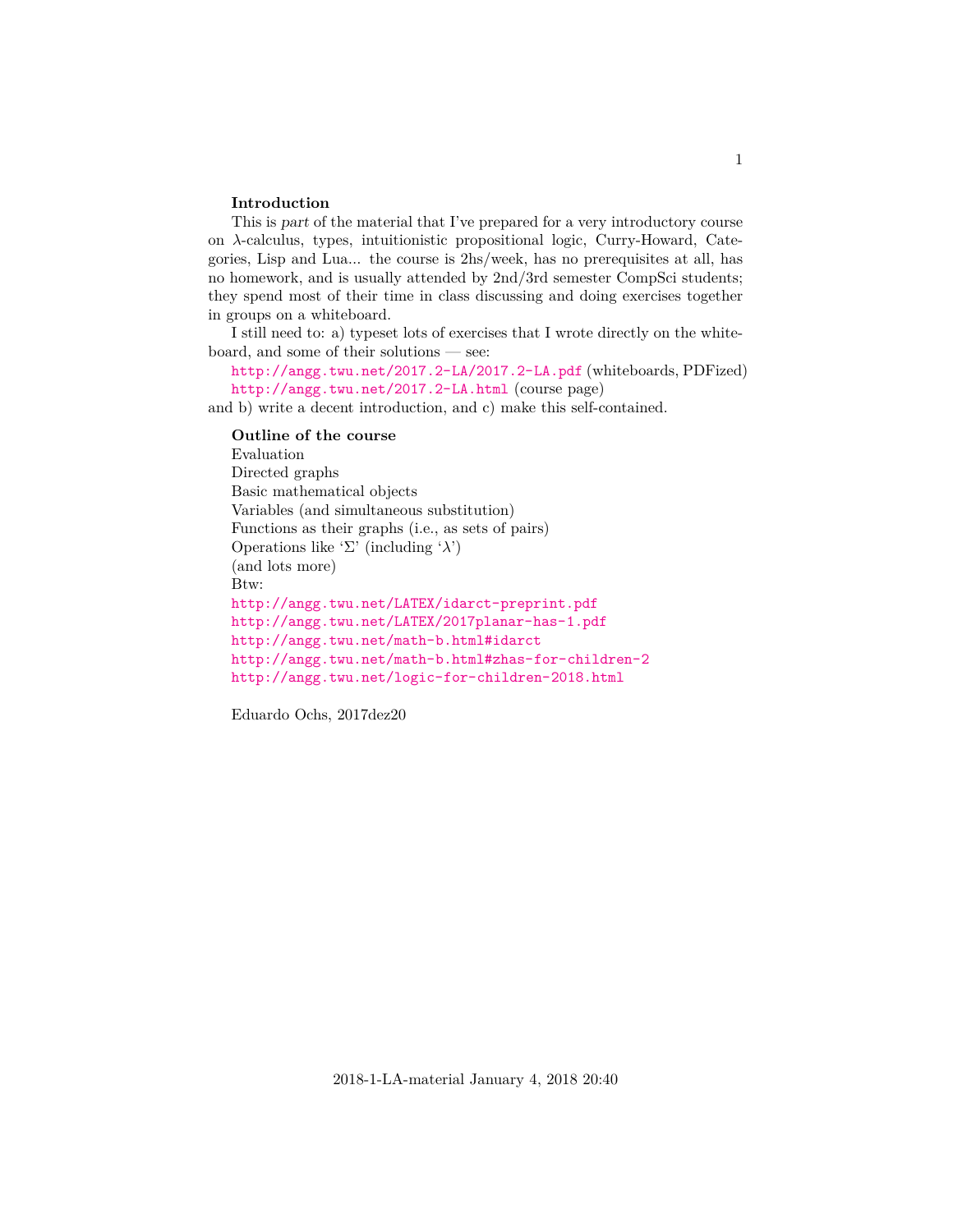#### **Expressions (and reductions)**

The usual way to calculate an expression, one step at a time, with  $'=$ 's:

 $2 \cdot 3 + 4 \cdot 5 = 2 \cdot 3 + 20$  $= 6 + 20$  $= 26$  $2 \cdot 3 + 4 \cdot 5 = 6 + 4 \cdot 5$  $= 6 + 20$ 

A notation for calculating the value of an expression by calculating the values of all its subexpressions:

$$
\underbrace{2 \cdot 3}_{6} + \underbrace{4 \cdot 5}_{20}
$$

Each  $\prime$  = in the previous diagram corresponds to applying one ' '.

Each '=' corresponds to a ' $\rightarrow$ ' in the reduction diagram below.

 $= 26$ 

A reduction diagram for  $2 \cdot 3 + 4 \cdot 5$ : (See Hindley/Seldin, pages 14 and 17)



Note that when we can choose two subexpressions to calculate the ' $\downarrow$ ' evaluatess the leftmost one, and the ' $\rightarrow$ ' evaluates the rightmost one.

The subexpressions of  $2 \cdot 3 + 4 \cdot 5$ : 2  $\sim$  $\cdot$  3  $\sim$  $\overline{\phantom{a}}$  $+$ , 4  $\sim$  $\cdot$  5  $\sim$  $\overline{\phantom{a}}$ 

 $\overline{\phantom{a}}$ 

Exercise: Do the same as above for these expressions: a)  $2 \cdot (3 + 4) + 5 \cdot 6$ b)  $2 + 3 + 4$ c)  $2 + 3 + 4 + 5$ (Improvise when needed)

2018-1-LA-material January 4, 2018 20:40

 $\sim$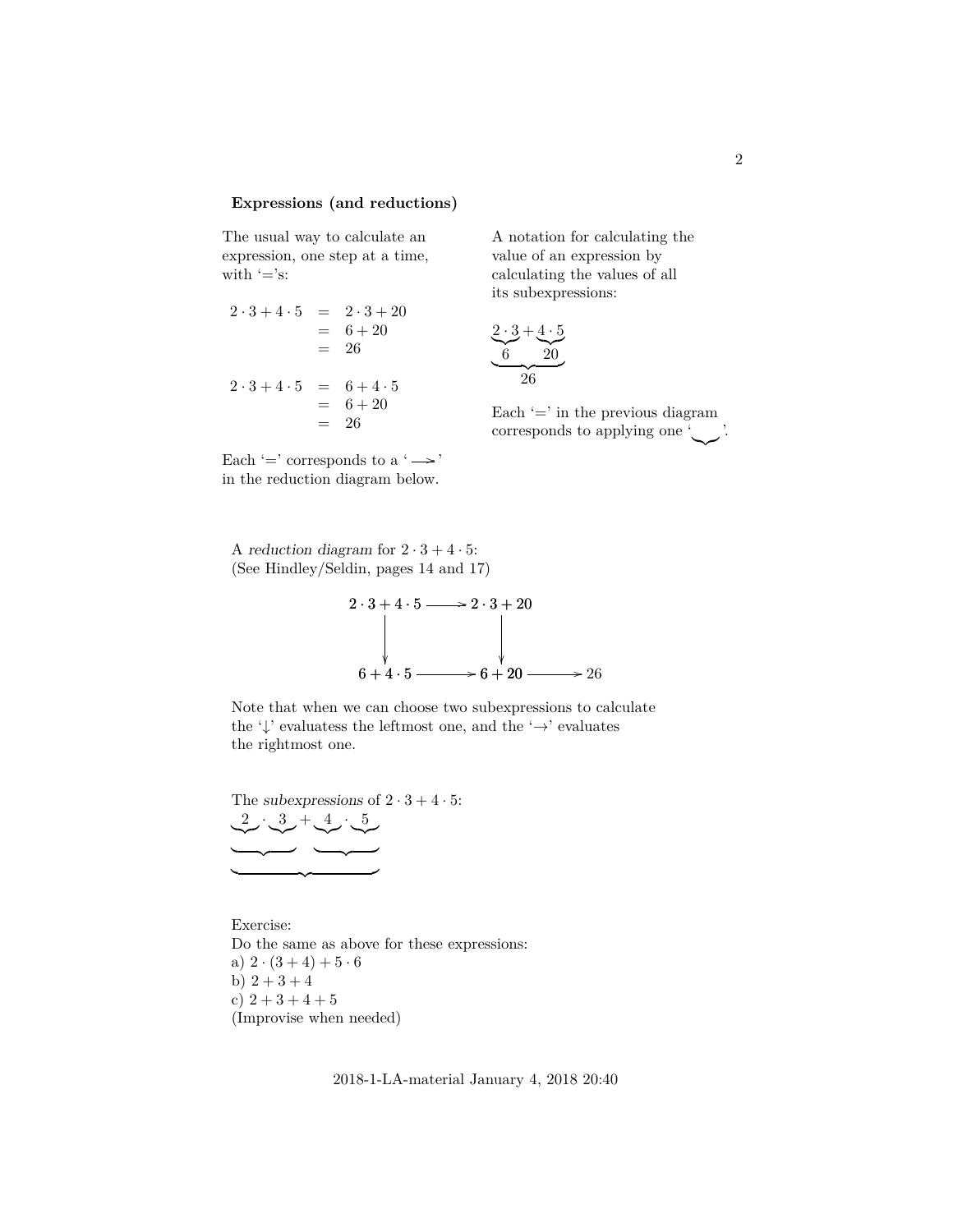## **Expressions with variables**

If  $a = 5$  and  $b = 2$ , then:  $\left( a\right)$  $\sum_{5}$ 5  $+$  b  $\int_{0}^{\infty}$ 2  $\overline{y}$ )  $\cdot$  ( a  $\widetilde{5}$  $-$  b  $\sum_{2}$  $\frac{ }{3}$ )  $\frac{1}{21}$ 21 If  $a = 10$  and  $b = 1$ , then: ( a  $\overline{10}$  $+$  b  $\bigg|$ 1  $\overline{11}$ )  $\cdot$  ( a  $\overline{10}$  $-$  b  $\bigg|$ 1  $\overline{9}$ )  $\overline{a}$   $\overline{a}$ 99

We know – by algebra, which is not for (tiny) children – that  $(a + b) \cdot (a - b) = a \cdot a - b \cdot b$  is true for all  $a, b \in \mathbb{R}$ We know – without algebra – how to test " $(a + b) \cdot (a - b) = a \cdot a - b \cdot b$ " for specific values of  $a$  and  $b\ldots$ 

If  $a = 5$  and  $b = 2$ , then:

| $\boldsymbol{a}$ | ) $\cdot$ ( $a$ $-$ | $(b) = a \cdot a$ |  |  |  |
|------------------|---------------------|-------------------|--|--|--|
|                  |                     |                   |  |  |  |
|                  |                     |                   |  |  |  |
|                  |                     |                   |  |  |  |
|                  | true                |                   |  |  |  |

If  $a = 10$  and  $b = 1$ , then:

$$
\underbrace{(a + b) \cdot (a - b)}_{10} \cdot \underbrace{(a - b)}_{11} = \underbrace{a \cdot a}_{10} \cdot \underbrace{b \cdot b}_{10}
$$
  
10 10 1 1  
11 0 1  
10 1 1  
10 1  
10 1  
11 1

A notation for (simultaneous) substitution:

$$
((x+y)\cdot z)\begin{bmatrix} x:=a+y\\ y:=b+z\\ z:=c+x \end{bmatrix} = ((a+y)+(b+z))\cdot (c+x).
$$

Note that  $((a + b) \cdot (a - b)) \left[\begin{matrix} a := 5 \\ b := 2 \end{matrix}\right] = (5 + 2) \cdot (5 - 2)$ .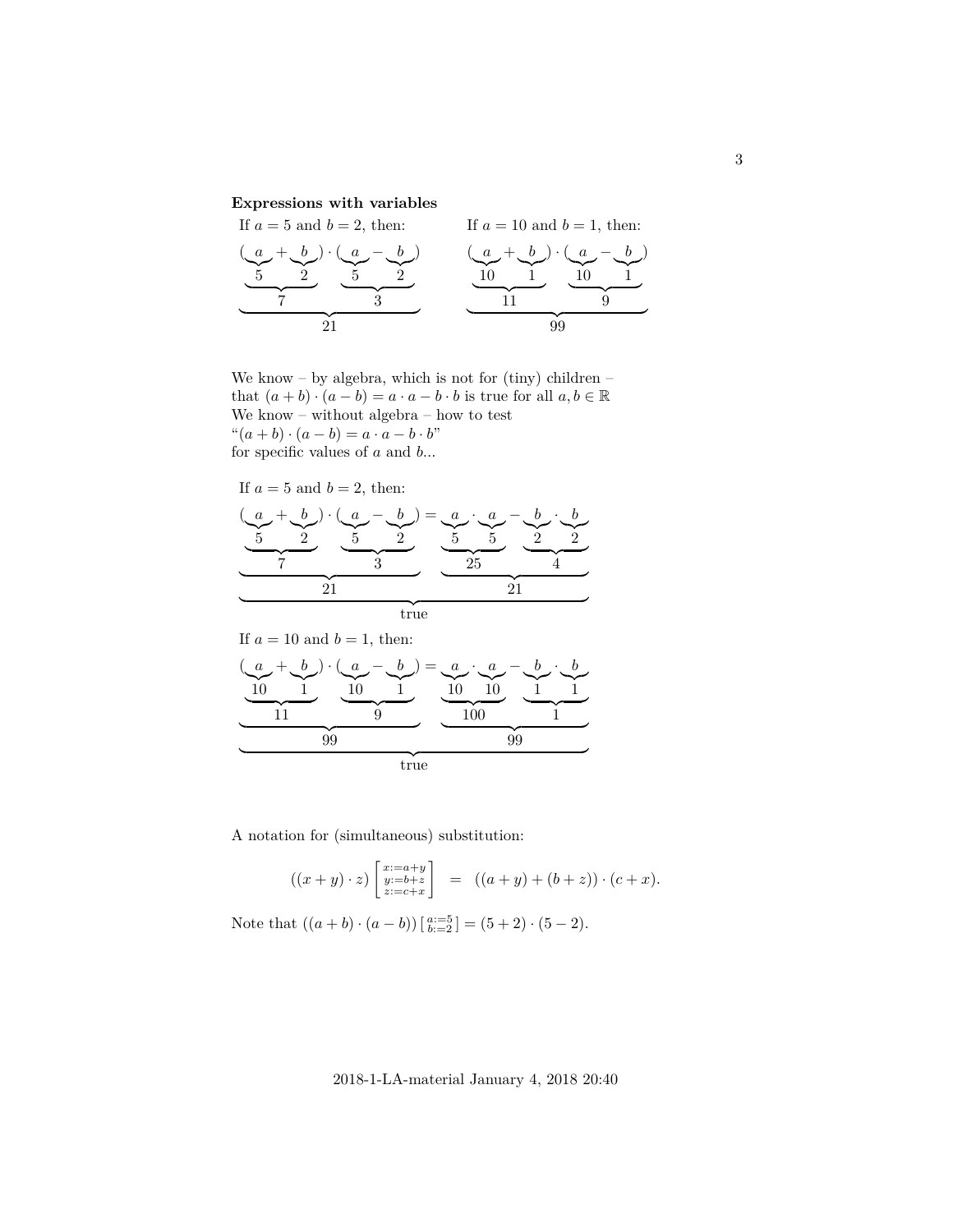#### **Operations with substitution and copying**

We know that  $\Sigma_{i=2}^{5} i^3 = 2^3 + 3^3 + 4^3 + 5^3$ . If we introduce some intermediate steps we get:

 $\Sigma_{i=2}^5 i^3$  $\sim \sum_{i \text{ in } (2,3,4,5)} i^3$  $\rightarrow (i^3)[i] := 2 + (i^3)[i] := 3 + (i^3)[i] := 4 + (i^3)[i] := 5$  $\rightarrow$   $2^3 + 3^3 + 4^3 + 5^3$  $\forall a \in \{2, 3, 5\}$ .  $a < 4$  $\rightarrow$  ∀*a* in (2, 3, 5). *a* < 4  $\rightarrow (a < 4)[a := 2] \& (a < 4)[a := 3] \& (a < 4)[a := 5]$  $\rightarrow (2 < 4) \& (3 < 4) \& (5 < 4)$  $\rightarrow$  false  $\forall a \in \{2, 3, 3, 5\}$ .  $a < 4$  $\rightarrow$  ∀*a* in (2, 3, 3, 5). *a* < 4  $\rightarrow (a < 4)[a := 2] \& (a < 4)[a := 3] \& (a < 4)[a := 3] \& (a < 4)[a := 5]$  $\rightarrow (2 < 4) \& (3 < 4) \& (3 < 4) \& (5 < 4)$  $\rightarrow$  false  $\{a^3 \mid a \in \{2,3,5\}\}\.$  $\rightarrow \{ (a^3) | a := 2 |, (a^3) | a := 3 |, (a^3) | a := 5 \}$  $\rightarrow \{2^3, 3^3, 5^3\}$  $\{(a, a^3) \mid a \in \{2, 3, 5\}\}\$  $\rightarrow \{(a, a^3)[a := 2], (a, a^3)[a := 3], (a, a^3)[a := 5]\}$  $\rightarrow \{ (2, 2^3), (3, 3^3), (5, 5^3) \}$  $\rightarrow \{(2, 8), (3, 27), (5, 125)\}\$ 

One way to understand the ' $\lambda$ ' operator is using the idea from Calculus 1 and Discrete Mathematics – that a function is a set of pairs (its "graph")...

 $\lambda a: \{2, 3, 5\}$ .  $a^3$  $\rightarrow \{ (a, a^3) \mid a \in \{2, 3, 5\} \}$  $\rightarrow \{ (a, a^3) | a := 2 \}, (a, a^3) | a := 3 \}, (a, a^3) | a := 5 \}$  $\rightarrow \{ (2, 2^3), (3, 3^3), (5, 5^3) \}$  $\rightarrow \{(2, 8), (3, 27), (5, 125)\}\$ 

Note that

 $(\lambda a:\{2,3,5\}.\ a^3)(5)$  $\rightarrow \left(\{(2,2^3), (3,3^3), (5,5^3)\}\right)(5)$  $\rightsquigarrow 5^3$  $\rightarrow$  125  $(\lambda a:\{2,3,5\}.\ a^3)(4)$  $\rightarrow$   $({(2,2^3), (3,3^3), (5,5^3)})(4)$  $\rightarrow$  error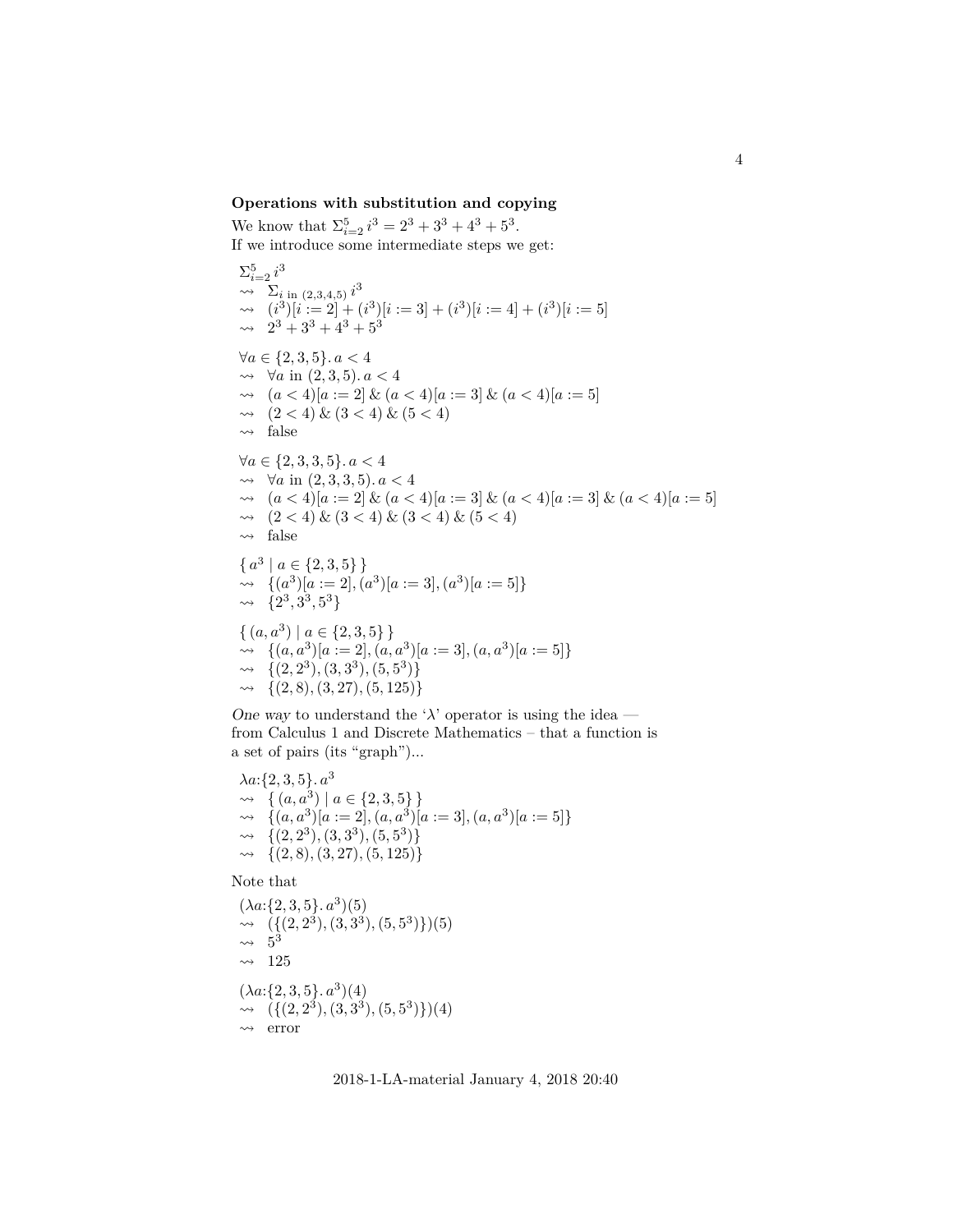#### **Lambda**

A named function:  $g(a) = a \cdot a + 4$ An unnamed function:  $\lambda a \cdot a + 4$ Let  $h = \lambda a \cdot a \cdot a + 4$ . Then:



The usual notation for defining functions is like this:

$$
f: \mathbb{N} \to \mathbb{R}
$$
  
\n
$$
n \mapsto 2 + \sqrt{n}
$$
  
\n(name): (domain)  $\to$  (codomain)  
\n(variable)  $\mapsto$  (expression)

It creates named functions (with domains and codomains).

The usual notation for creating named functions without specifying their domains and codomains whilout specifying the<br>is just  $f(n) = 2 + \sqrt{n}$ .

Note that this is:

$$
f \qquad (n) = 2 + \sqrt{n}
$$
  
(name) ((variable)) = (expression)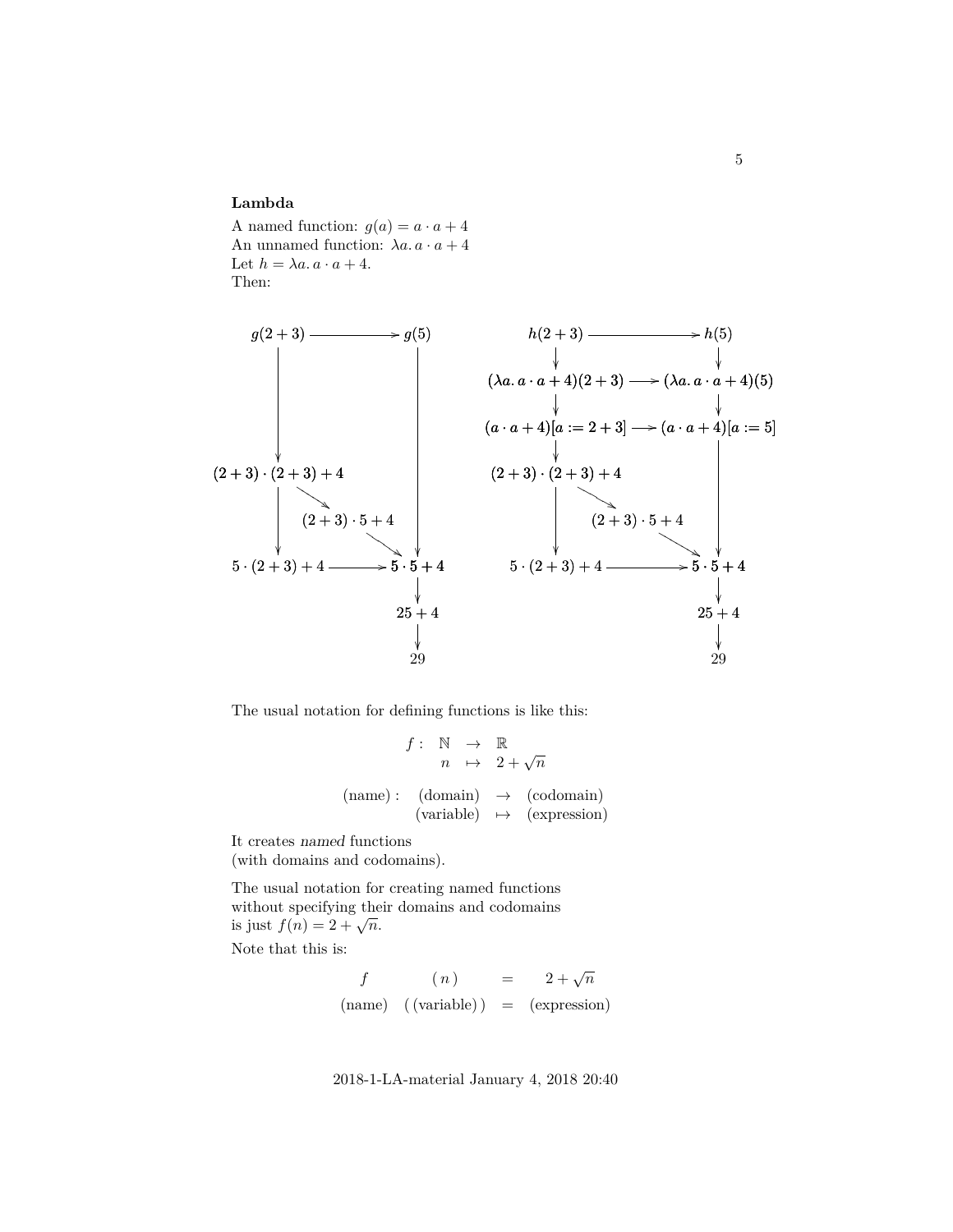## **Lambda notation: exercises**

a)  $(\lambda a.10a)(2+3)$ b)  $(\lambda a.10a)((\lambda b.b + 4)(3))$ 

Hint: use the speed you're most comfortable with. For example:

$$
\underbrace{(\lambda a.10a)(\underbrace{(\lambda b. b + 4)(3)}_{(b+4)[b := 3]}}_{70} \underbrace{(\lambda a.10a)(\underbrace{(\lambda b. b + 4)(3)}_{7})}_{70} \underbrace{(\lambda a.10a)(\underbrace{(\lambda b. b + 4)(3)}_{7})}_{70} \underbrace{(\lambda a.10a)(\underbrace{(\lambda b. b + 4)(3)}_{7})}_{70}
$$

c)  $((\lambda a.(\lambda b.10a + b))(3))(4)$ d)  $((\lambda f.(\lambda a.f(f(a))))(\lambda x.10x))(7)$ 

Hint 2: give names to subexpressions.

$$
\begin{array}{c}\n\frac{(\lambda a.10a)((\lambda b.b + 4)(3))}{\alpha} & \alpha(\gamma) & = & \alpha(\beta(3)) \\
\hline\n\gamma & = & \alpha((\lambda b.b + 4)(3)) \\
\hline\n\gamma & = & \alpha((b + 4)[b := 3]) \\
 & = & \alpha(3 + 4) \\
 & = & \alpha(7) \\
 & = & (\lambda a.10a)(7) \\
 & = & 70\n\end{array}
$$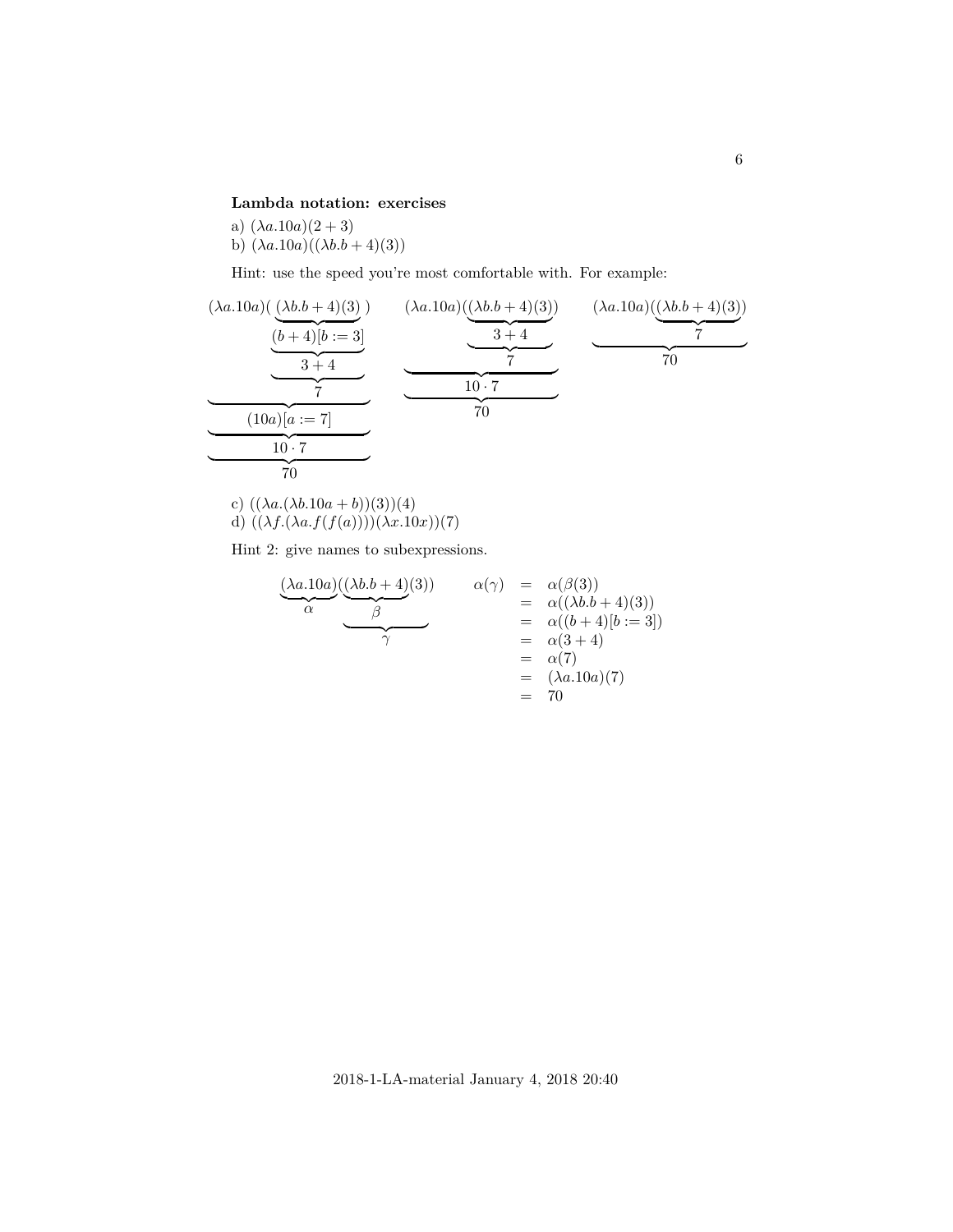#### **Functions as their graphs**

The graph of

$$
\begin{array}{cccc} h: & \{-2,-1,0,1,2\} & \rightarrow & \{0,1,2,3,4\} \\ & k & \mapsto & k^2 \end{array}
$$

is  ${(-2, 4), (-1, 1), (0, 0), (1, 1), (2, 4)}.$ 

We can think that a function is its graph, and that a lambda-expression (with domain) reduces to a graph. Then  $h = \{(-2, 4), (-1, 1), (0, 0), (1, 1), (2, 4)\}\$ and  $h(-2) = {(-2, 4), (-1, 1), (0, 0), (1, 1), (2, 4)}(-2) = 4.$ 

Let  $h := (\lambda k : \{-2, -1, 0, 1, 2\}.k^2).$ We have:



Note:

the graph of  $(\lambda n : \mathbb{N}.n^2)$  has infinite points, the graph of  $(\lambda n : \mathbb{N} \cdot n^2)$  is an infinite set, the graph of  $(\lambda n : \mathbb{N} \cdot n^2)$  can't be written down explicitly without '...'s...

Mathematicians love infinite sets. Computers hate infinite sets. For mathematicians a function is its graph (↑ remember Discrete Mathematics!) For computer scientists a function is is a finite program. Computer scientists love ' $\lambda$ 's!

*I* love things like this:  $\{ \begin{bmatrix} (3,30), \\ (4,40) \end{bmatrix} (3) = 30$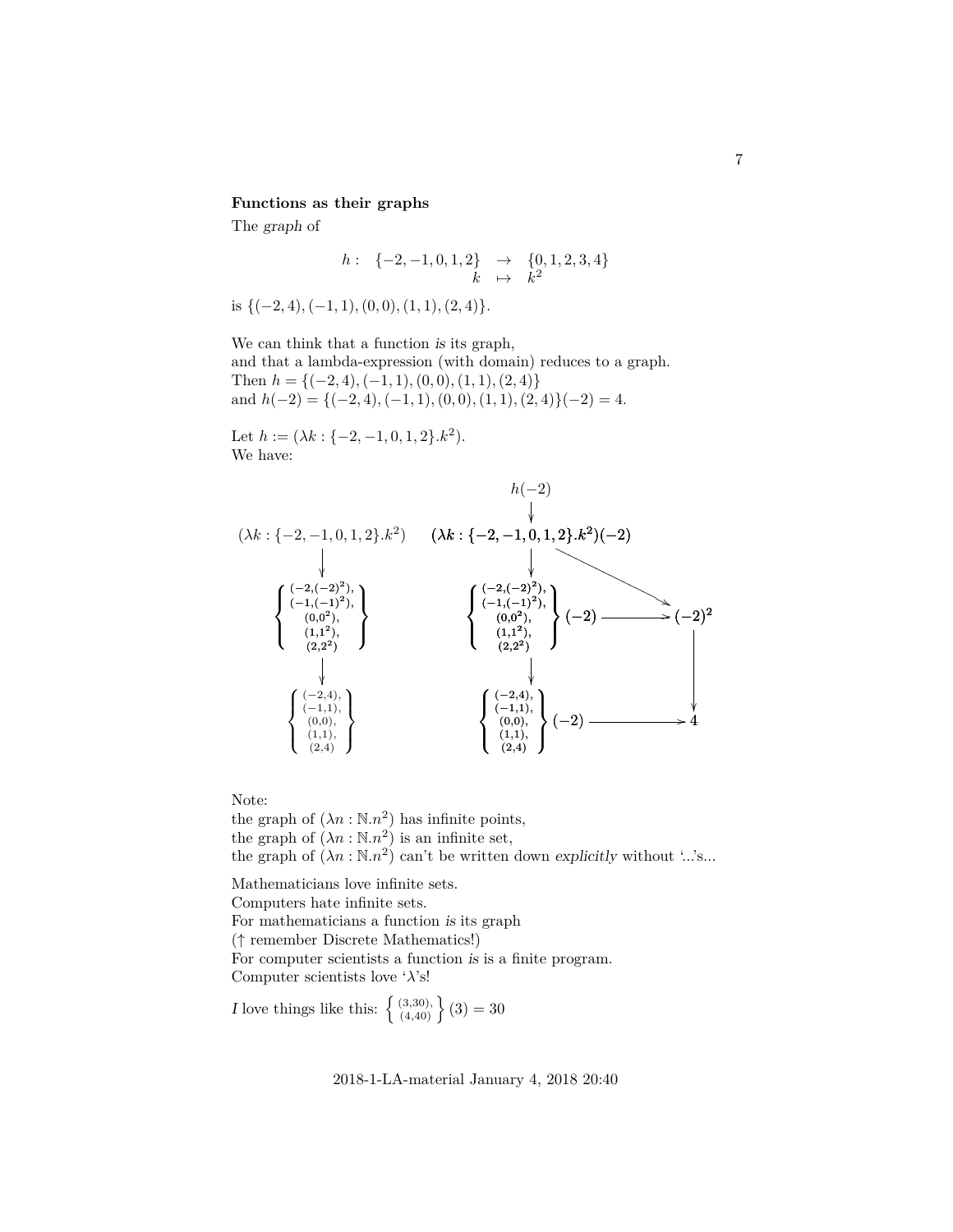**Types (introduction)**

Let:  $A = \{1, 2\}$  $B = \{30, 40\}.$ If  $f : A \to B$ , then f is one of these four functions:

$$
\begin{array}{c} 1\mapsto 30\\ 2\mapsto 30\\ \end{array},\ \begin{array}{c} 1\mapsto 30\\ 2\mapsto 40\\ \end{array},\ \begin{array}{c} 1\mapsto 40\\ 2\mapsto 30\\ \end{array},\ \begin{array}{c} 1\mapsto 40\\ 2\mapsto 40\\ \end{array}
$$

or, in other notation,

$$
\left\{ \begin{array}{c} (1,30) \\ (2,30) \end{array} \right\}, \left\{ \begin{array}{c} (1,30) \\ (2,40) \end{array} \right\}, \left\{ \begin{array}{c} (1,40) \\ (2,30) \end{array} \right\}, \left\{ \begin{array}{c} (1,40) \\ (2,40) \end{array} \right\}
$$

which means that:

$$
f \in \left\{ \left\{ \begin{smallmatrix} (1,30) \\ (2,30) \end{smallmatrix} \right\}, \left\{ \begin{smallmatrix} (1,30) \\ (2,40) \end{smallmatrix} \right\}, \left\{ \begin{smallmatrix} (1,40) \\ (2,30) \end{smallmatrix} \right\}, \left\{ \begin{smallmatrix} (1,40) \\ (2,40) \end{smallmatrix} \right\} \right\}
$$

Let's use the notation " $A \rightarrow B$ " for "the set of all functions from  $A$  to  $B$ ".

Then  $(A \rightarrow B) = \left\{ \left\{ \begin{array}{l} (1,30) \\ (2,30) \end{array} \right\}, \left\{ \begin{array}{l} (1,30) \\ (2,40) \end{array} \right\}, \left\{ \begin{array}{l} (1,40) \\ (2,30) \end{array} \right\}, \left\{ \begin{array}{l} (1,40) \\ (2,40) \end{array} \right\} \right\}$ and  $f : A \rightarrow B$ means  $f \in (A \rightarrow B)$ .

In Type Theory and  $\lambda$ -calculus "a: A" is pronounced " $a$  is of type  $A$ ", and the meaning of this is roughly " $a \in B$ ". (We'll see the differences between '∈' and ':' (much) later).

Note that:

1. if  $f : A \rightarrow B$  and  $a : A$  then  $f(a) : B$ 2. if  $a : A$  and  $b : B$  then  $(a, b) : A \times B$ 3. if  $p: A \times B$  then  $\pi p: A$  and  $\pi' p: B$ , where 'π' means 'first projection' and  $\pi$ " means 'second projection';

if  $p = (2, 30)$  then  $\pi p = 2, \pi' p = 30$ .

If  $p : A \times B$  and  $q : B \to C$ , then:

$$
\underbrace{(\pi \underbrace{p}_{:A \times B}, \underbrace{g}_{:B \to C} (\pi' \underbrace{p}_{:A \times B}))}_{::A} = \underbrace{(\pi \underbrace{p}_{:A \times B})}{\underbrace{(\pi \underbrace{p}_{:B})}_{::B}}
$$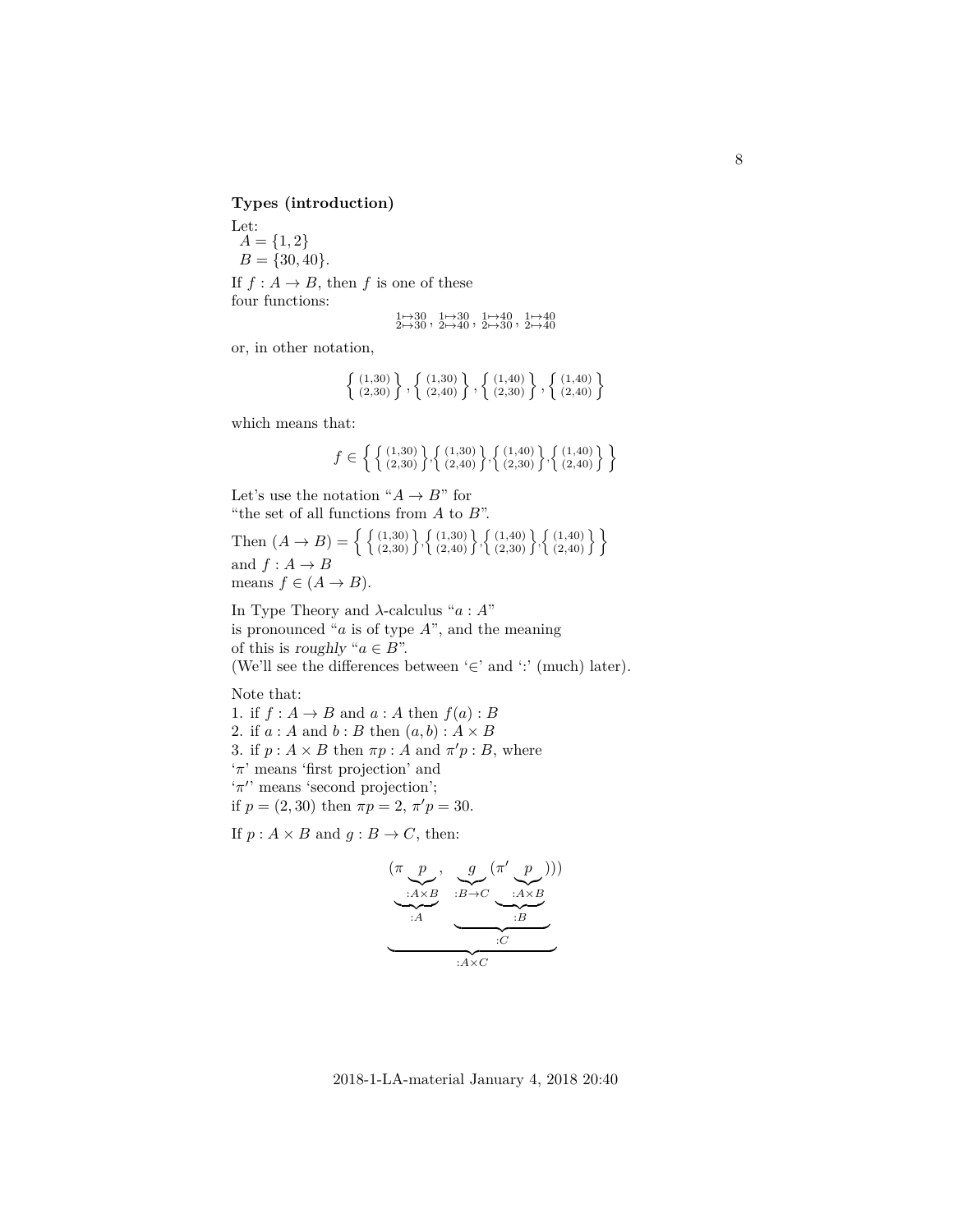**Typed** λ**-calculus: trees**

$$
A = \{1, 2\}
$$
  
\n
$$
B = \{3, 4\}
$$
  
\n
$$
C = \{30, 40\}
$$
  
\n
$$
D = \{10, 20\}
$$
  
\n
$$
A \times B = \begin{cases} (1, 3), (1, 4), \\ (2, 3), (2, 4) \end{cases}
$$
  
\n
$$
B \rightarrow C = \left\{ \begin{cases} (3, 30), \\ (4, 30) \end{cases}, \begin{cases} (3, 40), \\ (4, 40) \end{cases} \right\}, \left\{ \begin{cases} (3, 40), \\ (4, 40) \end{cases} \right\}, \left\{ \begin{cases} (3, 40), \\ (4, 40) \end{cases} \right\}
$$

If we know [the values of]  $a, b, f$ then we know [the value of]  $(a, f(b))$ . If  $(a, b) = (2, 3)$  and  $f = \left\{ \begin{array}{l} (3,30), \\ (4,40) \end{array} \right\}$ then  $(a, f(b)) = (2, 30)$ .

$$
\frac{(a,b)}{a} \frac{\pi}{\pi} \frac{\frac{(a,b)}{b} \pi'}{\frac{f(b)}{f(b)}} \text{ pair} \qquad \frac{(2,3)}{2} \frac{\pi}{\pi} \frac{\frac{(2,3)}{3} \pi'}{\frac{(3,30),(4,40)}{30}} \text{ pair}
$$

If we know the types of  $a, b, f$ we know the type of  $(a, f(b))$ . If we know the types of  $p, f$ we know the type of  $(\pi p, f(\pi' p))$ . If we know the types of  $p,\,f$ we know the type of  $(\lambda p : A \times B.(\pi p, f(\pi' p)))$ .

$$
\frac{(a,b): A \times B}{a:A} \pi \xrightarrow{\begin{array}{c} (a,b): A \times B \\ b:B \end{array}} \frac{\pi'}{f:B \to C} \text{ app}
$$
\n
$$
\frac{a:A}{(a,f(b)): A \times C} \text{ pair}
$$

$$
\frac{p: A\times B}{\frac{\pi p: A}{\pi p: B} \pi'} \frac{\frac{p: A\times B}{\pi' p: B} \pi'}{f(\pi' p): C} \text{ app}
$$
\n
$$
\frac{\frac{\pi p: A}{\pi p: A} \pi'}{(\lambda p: A\times B. (\pi p, f(\pi' p))) : A\times C} \text{ pair}
$$
\n
$$
\frac{\lambda p: A \times B. (\pi p, f(\pi' p))) : A \times B \to A \times C}{} \lambda
$$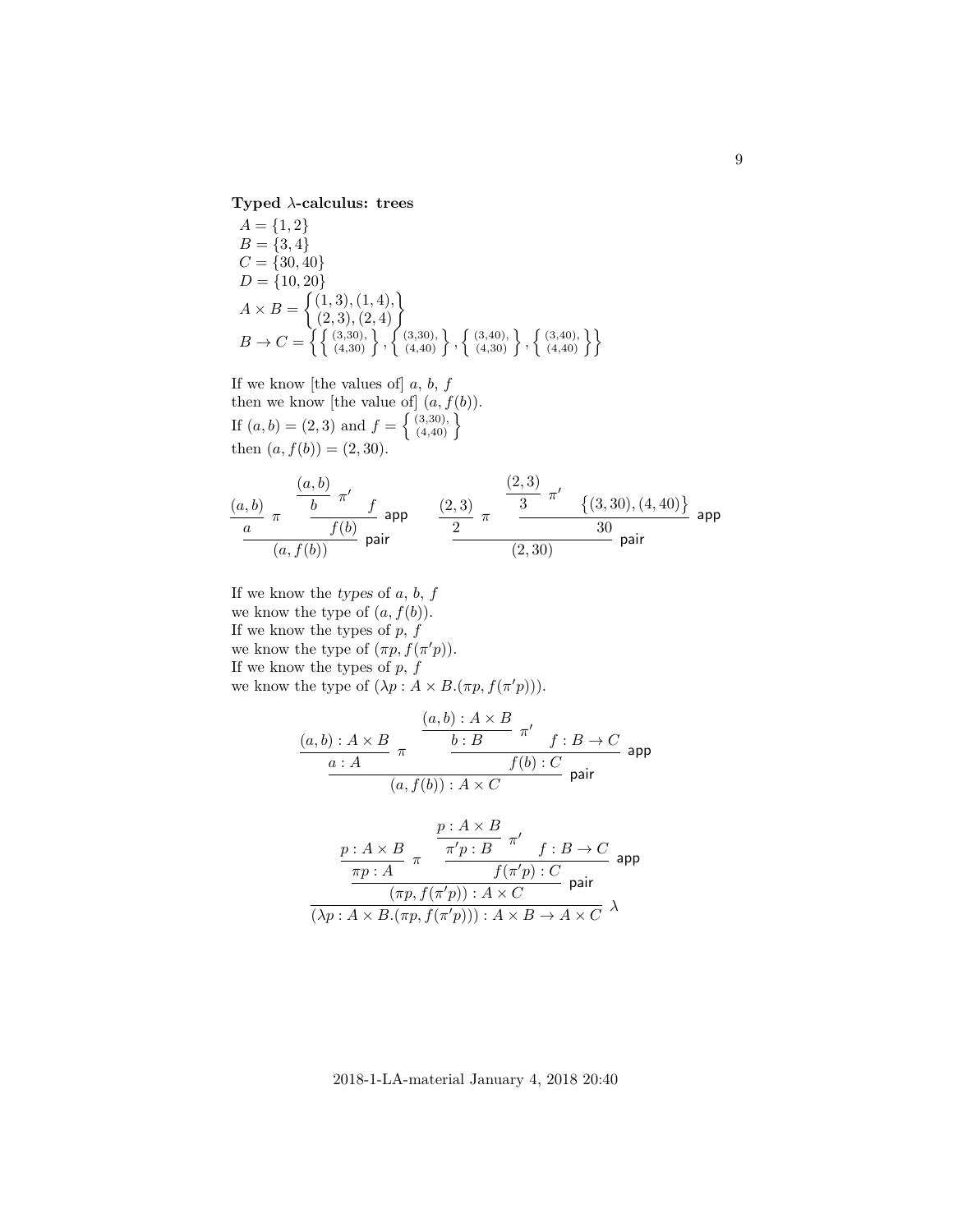**Types: exercises**

Let:  $A = \{1, 2\}$  $B = \{3, 4\}$  $C = \{30, 40\}$  $D = \{10, 20\}$  $f = \left\{ \begin{array}{c} (3,30), \\ (4,40) \end{array} \right\}$  $g = \left\{ \begin{array}{c} (1,10), \\ (2,20) \end{array} \right\}$ Note that  $f : B \to C$  and  $g : A \to D$ .

- a) Evaluate  $A \times B$ .
- b) Evaluate  $A \rightarrow D$ .
- c) Evaluate  $(\pi p, f(\pi' p))$  for each of the four possible values of  $p : A \times B$ .
- d) Evaluate  $\lambda p: A \times B. (\pi p, f(\pi' p)).$
- e) Is this true?

$$
(\lambda p: A \times B.(\pi p, f(\pi' p))) = \begin{cases} ((1,3),(1,30)), \\ ((1,4),(1,40)), \\ ((2,3),(2,30)), \\ ((2,4),(2,40)) \end{cases}
$$

- f) Let  $p = (2, 3)$ . Evaluate  $(g(\pi p), f(\pi' p))$ .
- g) Check that if  $p : A \times B$  then  $(g(\pi p), f(\pi' p)) : D \times C$ .
- h) Check that

$$
(\lambda p: A \times B \cdot (g(\pi p), f(\pi' p))) : A \times B \to D \times C.
$$

i) Evaluate  $(\lambda p: A \times B \cdot (g(\pi p), f(\pi' p)))$ .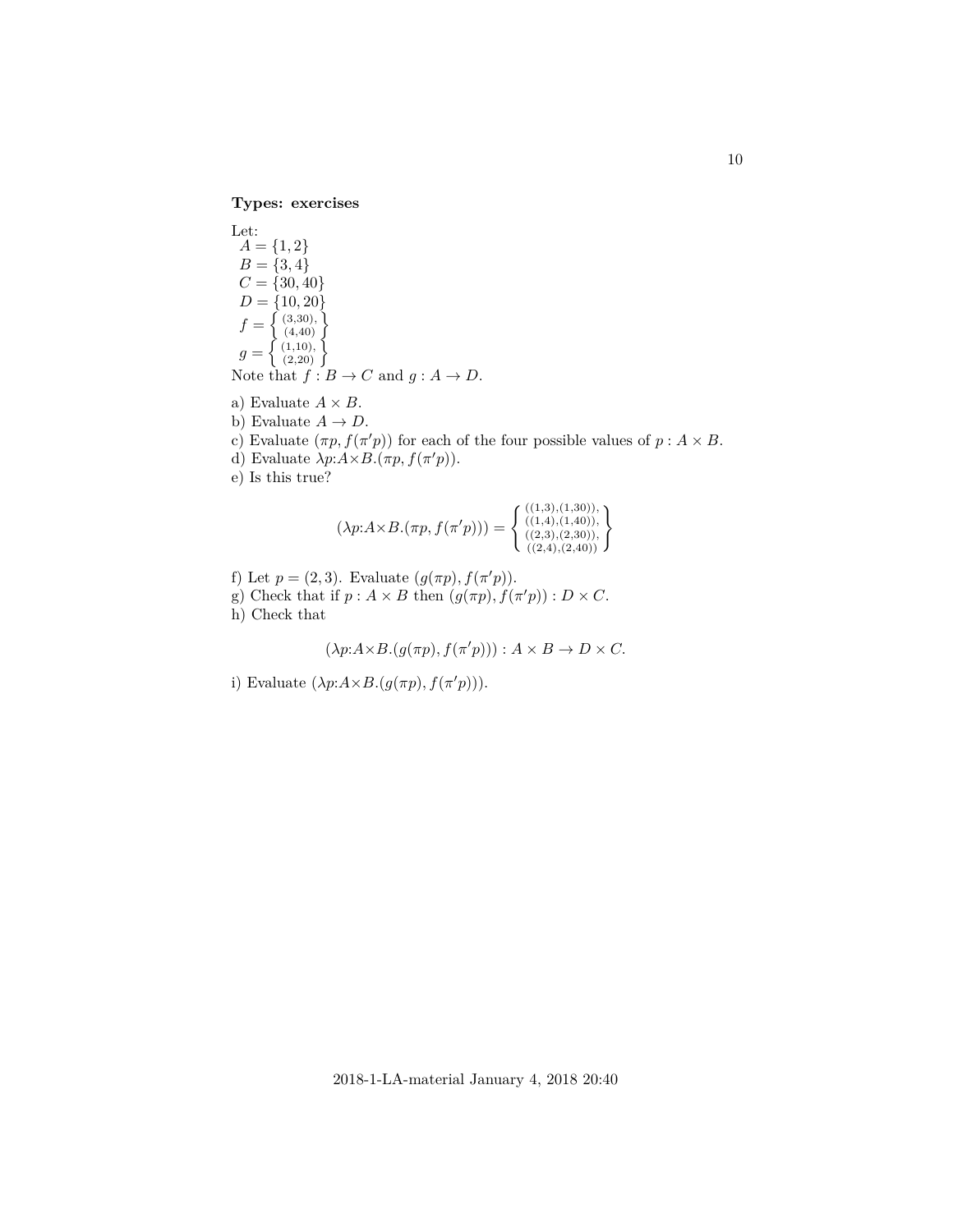## **Type inference**

Here is another notation for checking types:

$$
\underbrace{(\lambda \underbrace{p}_{:A \times B} : A \times B \cdot (\pi \underbrace{p}_{:A \times B}, \underbrace{f}_{:B \to C} (\pi' \underbrace{p}_{:A \times B}))}_{::A} ))
$$
\n
$$
\underbrace{(\lambda \underbrace{p}_{:A \times B}, \underbrace{f}_{:B \to C} (\pi' \underbrace{p}_{:A \times B}))}_{::A \times C}
$$

Compare it with:

$$
\frac{p: A \times B}{\pi p: A} \pi \frac{\frac{p: A \times B}{\pi' p: B} \pi' \quad f: B \to C}{f(\pi' p): C}
$$
app  

$$
\frac{p: A \times B}{(\pi p, f(\pi' p)): A \times C} \text{ pair}
$$
  

$$
\overline{(\lambda p: A \times B.(\pi p, f(\pi' p))) : A \times B \to A \times C} \quad \lambda
$$

Exercise:

Infer the type of each of the terms below (at the right of the  $\div$ ='). Use the two notations above.

The types of  $f, g, h, k$  are shown in the diagram below.

a)  $(\times C)f := \lambda p:A \times C \cdot (f(\pi p), \pi' p)$ b)  $h^{\flat} := \lambda q : B \times C \cdot (h(\pi q)) (\pi' q)$ c)  $g^{\sharp} := \lambda b : B \cdot \lambda c : C \cdot g(b, c)$ d)  $(C\rightarrow)k := \lambda\varphi:C\rightarrow D.\lambda c:C.k(\varphi c)$ 



2018-1-LA-material January 4, 2018 20:40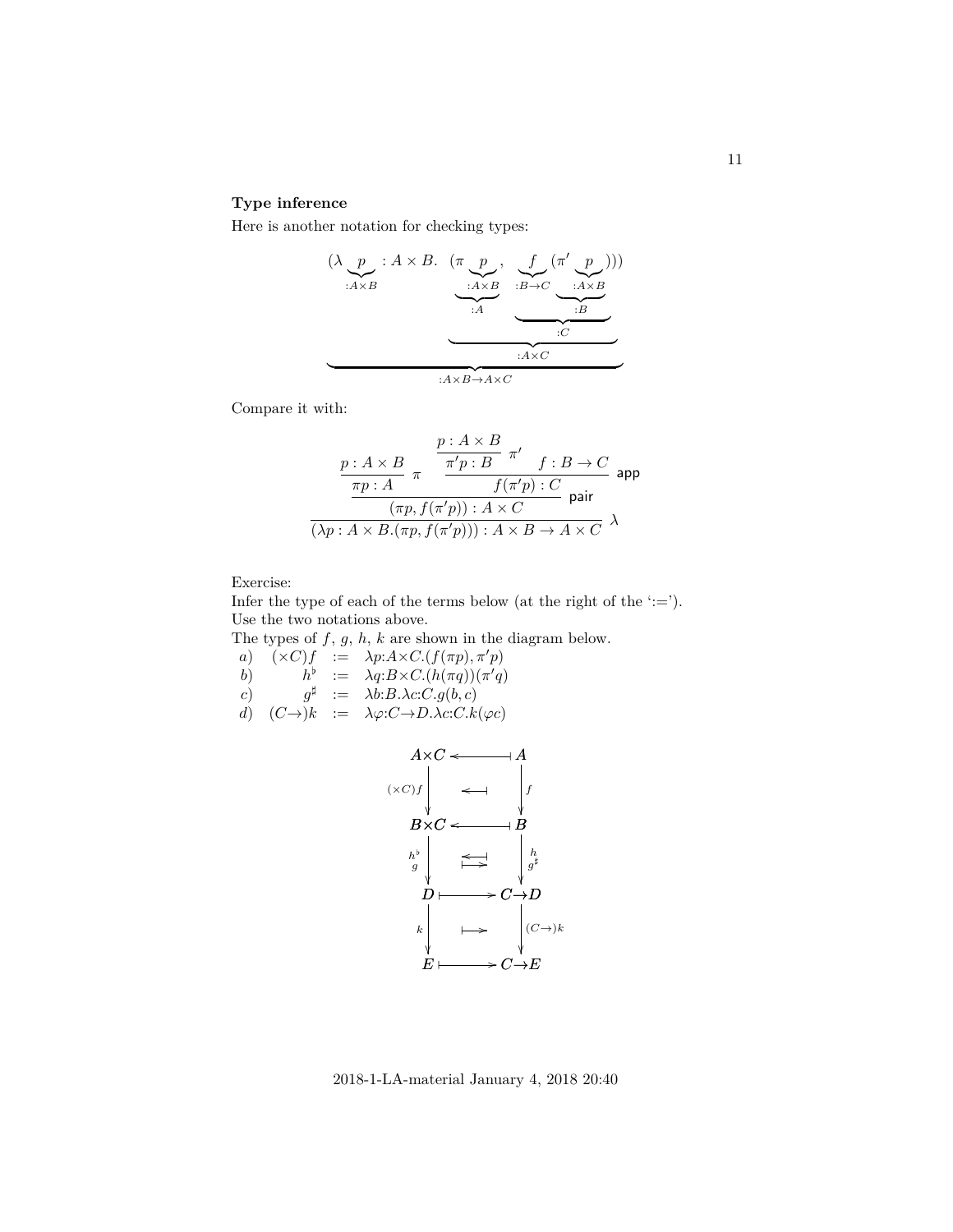# **Term inference**

Exercises:

$$
\begin{array}{c|c}\n\frac{p:A \times C}{\cdot A} & \pi \\
\hline\n\cdot B & \text{app} \\
\hline\n\cdot B & \cdot C \\
\hline\n\cdot B \times C & \text{pair} \\
\hline\n\cdot A \times C \to B \times C\n\end{array}
$$

$$
\frac{q:B \times C}{\cdot C} \pi' \quad \xrightarrow{\begin{array}{c} q:B \times C \\ \hline \cdot B \end{array}} \pi \quad h:B \to (C \to D) \text{ } \text{app}
$$
\n
$$
\xrightarrow{\cdot C \to D} \text{ } \text{app}
$$
\n
$$
\xrightarrow{\cdot D} \text{ } \text{app}
$$

$$
\frac{b:B \ c:C}{B \times C} \text{ pair } g:B \times C \to D
$$
\n
$$
\frac{D}{C \to D} \lambda
$$
\n
$$
B \to (C \to D) \lambda
$$

$$
\begin{array}{c}\n\frac{c:C \quad \varphi:C \to D}{:D \quad \text{app}} \\
\hline\n\frac{\cdot E}{:C \to E)} \quad \lambda \\
\hline\n\frac{\cdot (C \to E)}{\cdot (C \to D) \to (C \to E)} \quad \lambda\n\end{array}
$$

2018-1-LA-material January 4, 2018 20:40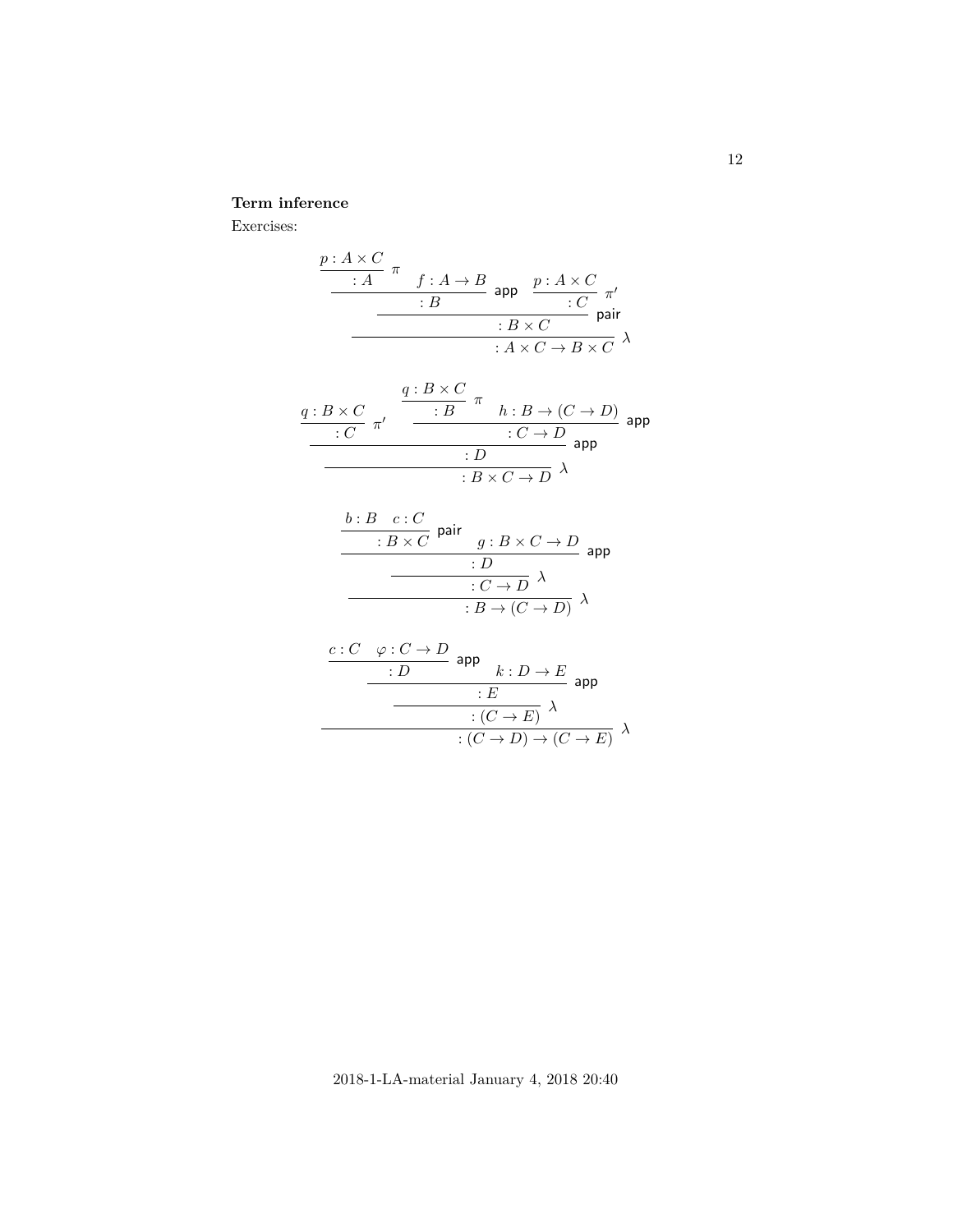**Term inference: answers**

$$
\frac{p: A \times C}{\pi p: A} \pi f: A \to B \text{ app } \frac{p: A \times C}{\pi' p: C} \pi'
$$
  

$$
\frac{f(\pi p): B}{\lambda p: A \times C \cdot (f(\pi p), \pi' p): B \times C} \text{ pair}
$$
  

$$
q: B \times C
$$

$$
\frac{q: B \times C}{\pi' q: C} \pi' \frac{\pi q: B}{\pi q: B} \pi h: B \to (C \to D)
$$
\n
$$
\frac{h(\pi q): C \to D}{h(\pi q)(\pi' q): D} \text{ app}
$$
\n
$$
\frac{h(\pi q)(\pi' q): D}{\lambda q: B \times C.h(\pi q)(\pi' q): B \times C \to D} \lambda
$$

$$
\frac{b:B \ c:C}{(b,c): B \times C} \text{ pair } g:B \times C \to D
$$
\n
$$
\frac{g(b,c): D}{\lambda c:C.g(b,c): C \to D} \text{ app}
$$
\n
$$
\frac{\lambda c:C.g(b,c): C \to D}{\lambda b:B.\lambda c:C.g(b,c): B \to (C \to D)} \lambda
$$

$$
\frac{c:C \varphi:C \to D}{\varphi c:D} \text{ app} \qquad k:D \to E
$$
\n
$$
\frac{k(\varphi c):E}{\lambda c:C.k(\varphi c):(C \to E)} \text{ app}
$$
\n
$$
\varphi:C \to D. \lambda c:C.k(\varphi c):(C \to D) \to (C \to E) \quad \lambda
$$

2018-1-LA-material January 4, 2018 20:40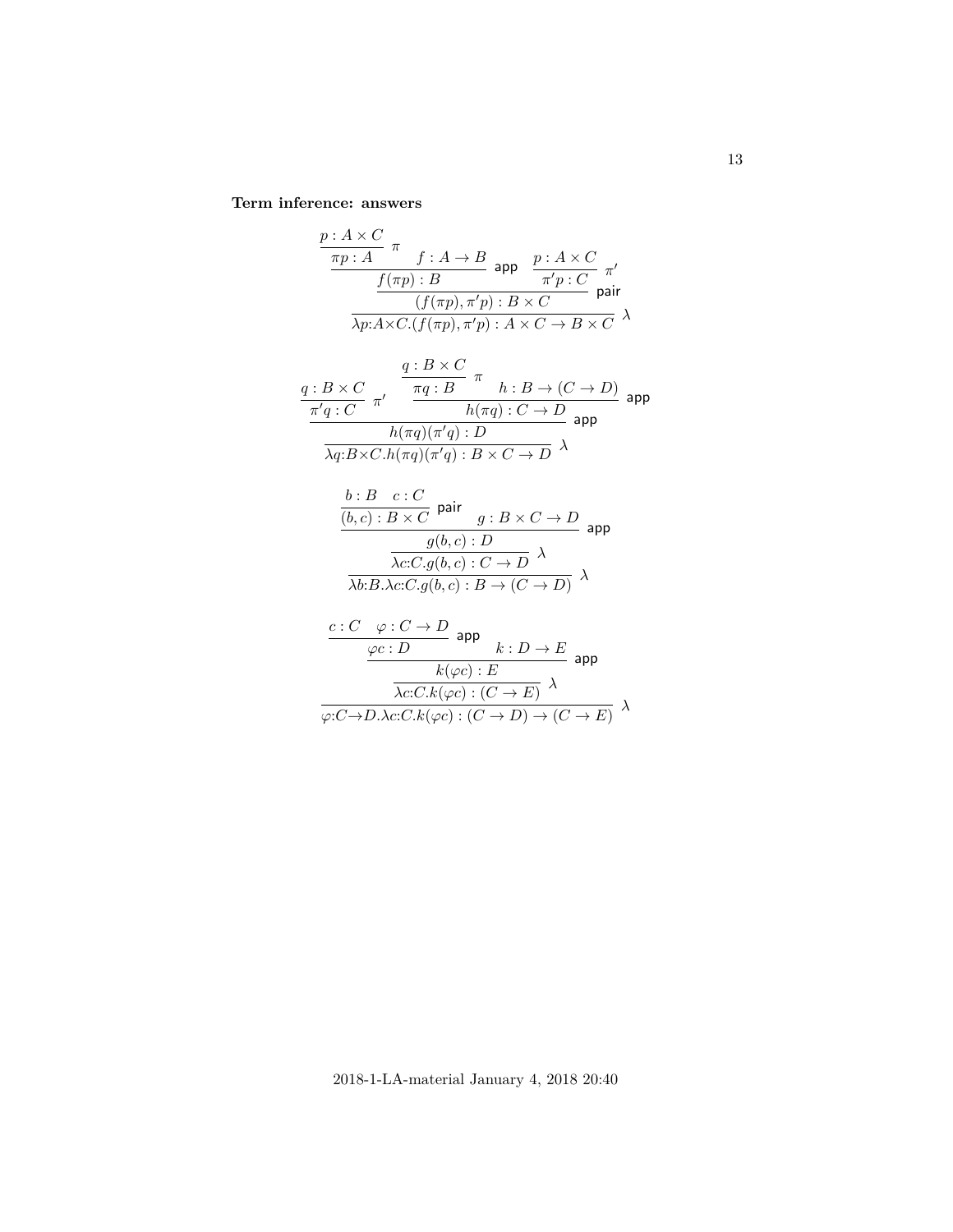### Contexts and  $\vdash$ <sup>\*</sup>

Suppose that A, B, C are known, and are sets. (Jargon: "fix sets  $A, B, C$ ".) Then this

$$
\underbrace{p:A\times B, f:B\to C}_{\substack{\text{``context": a series of}\\\text{declarations like}}} \underbrace{f(\pi'p):C}_{\substack{expr:type}\\\text{*}\\\text{``current: type}}
$$

Means:

"In this context the expression expr makes sense, is not error, and its result is of type  $type$ ."

Note that calculating  $f(\pi'p)$  yields error if we do not know the values of  $f$  or  $p$ .

What happens if we add contexts to each  $term : type$  in a tree? The two bottom nodes in

$$
\frac{p: A\times B}{\frac{\pi p: A}{\pi p: B}} \frac{\pi'}{\pi'} \frac{f:B \to C}{f(\pi'p): C} \text{ app}
$$
\n
$$
\frac{\frac{\pi p: A}{\pi p: A} \pi'}{(\pi p, f(\pi'p)): A \times C} \text{ pair}
$$
\n
$$
\frac{\pi p: A \times B}{(\lambda p: A \times B.(\pi p, f(\pi'p))): A \times B \to A \times C} \text{ } \lambda
$$

would become:

$$
f: B \to C, p: A \times B \vdash (\pi p, f(\pi' p)): A \times C
$$

$$
f: B \to C \vdash (\lambda p: A \times B.(\pi p, f(\pi' p))) : A \times B \to A \times C
$$

After the rule ' $\lambda$ ' the 'p' is no longer needed!

If we add the contexts and omit the types, the tree becomes:

$$
\begin{array}{ll} \frac{p \vdash p}{p \vdash \pi p} \ \pi \ & \displaystyle \frac{p \vdash p}{f, p \vdash \pi' p} \ \pi' \quad f \vdash f \\ \frac{p \vdash \pi p}{f, p \vdash (\pi p, f(\pi' p))} \ \text{pair} \\ \hline f \vdash (\lambda p: A \times B.(\pi p, f(\pi' p))) \end{array} \quad \text{pair} \quad \qquad \begin{array}{ll} \quad [p]^1 \ \pi \ & \displaystyle \frac{\pi' p}{\pi' p} \ \pi' \quad f \\ \frac{\pi p}{\pi p} \ \pi \ & \displaystyle \frac{\pi' p}{f(\pi' p)} \ \text{pair} \\ \frac{\pi p}{\pi \ & \displaystyle \frac{f(\pi' p)}{f(\pi' p)} \ \text{pair} \\ \frac{\pi p}{\pi \ & \displaystyle \frac{f(\pi' p)}{f(\pi' p)} \ \text{pair} \\ \frac{\pi p}{\pi \ & \displaystyle \frac{f(\pi' p)}{f(\pi' p)} \ \text{pair} \\ \frac{\pi p}{\pi \ & \displaystyle \frac{f(\pi' p)}{f(\pi' p)} \ \text{pair} \\ \frac{\pi p}{\pi \ & \displaystyle \frac{f(\pi' p)}{f(\pi' p)} \ \text{pair} \\ \frac{\pi p}{\pi \ & \displaystyle \frac{f(\pi' p)}{f(\pi' p)} \ \text{pair} \\ \frac{\pi p}{\pi \ & \displaystyle \frac{f(\pi' p)}{f(\pi' p)} \ \text{pair} \\ \frac{\pi p}{\pi \ & \displaystyle \frac{f(\pi' p)}{f(\pi' p)} \ \text{pair} \\ \frac{\pi p}{\pi \ & \displaystyle \frac{f(\pi' p)}{f(\pi' p)} \ \text{pair} \\ \frac{\pi p}{\pi \ & \displaystyle \frac{f(\pi' p)}{f(\pi' p)} \ \text{pair} \\ \frac{\pi p}{\pi \ & \displaystyle \frac{f(\pi' p)}{f(\pi' p)} \ \text{pair} \\ \frac{\pi p}{\pi \ & \displaystyle \frac{f(\pi' p)}{f(\pi' p)} \ \text{pair} \\ \frac{\pi p}{\pi \ & \displaystyle \frac{f(\pi' p)}{f(\pi' p)} \ \text{pair} \\ \frac{\pi p}{\pi \ & \displaystyle \frac{f(\pi' p)}{f(\pi' p)} \ \text{pair} \\ \frac{\pi p}{\pi \ & \displaystyle \frac{f(\pi' p)}{f(\pi' p)} \ \text{pair}
$$

Notational trick:

below the bar ' $\lambda$ ; 1' the value of p is no longer needed; we say that the  $p$  is "discharged" (from the list of hypotheses) and we mark the 'p' on the leaves of the tree with '[.]<sup>1</sup>';  $a'[\cdot]^1$  on a hypothesis means: "below the bar ' $\lambda$ ; 1' I am no longer a hypothesis".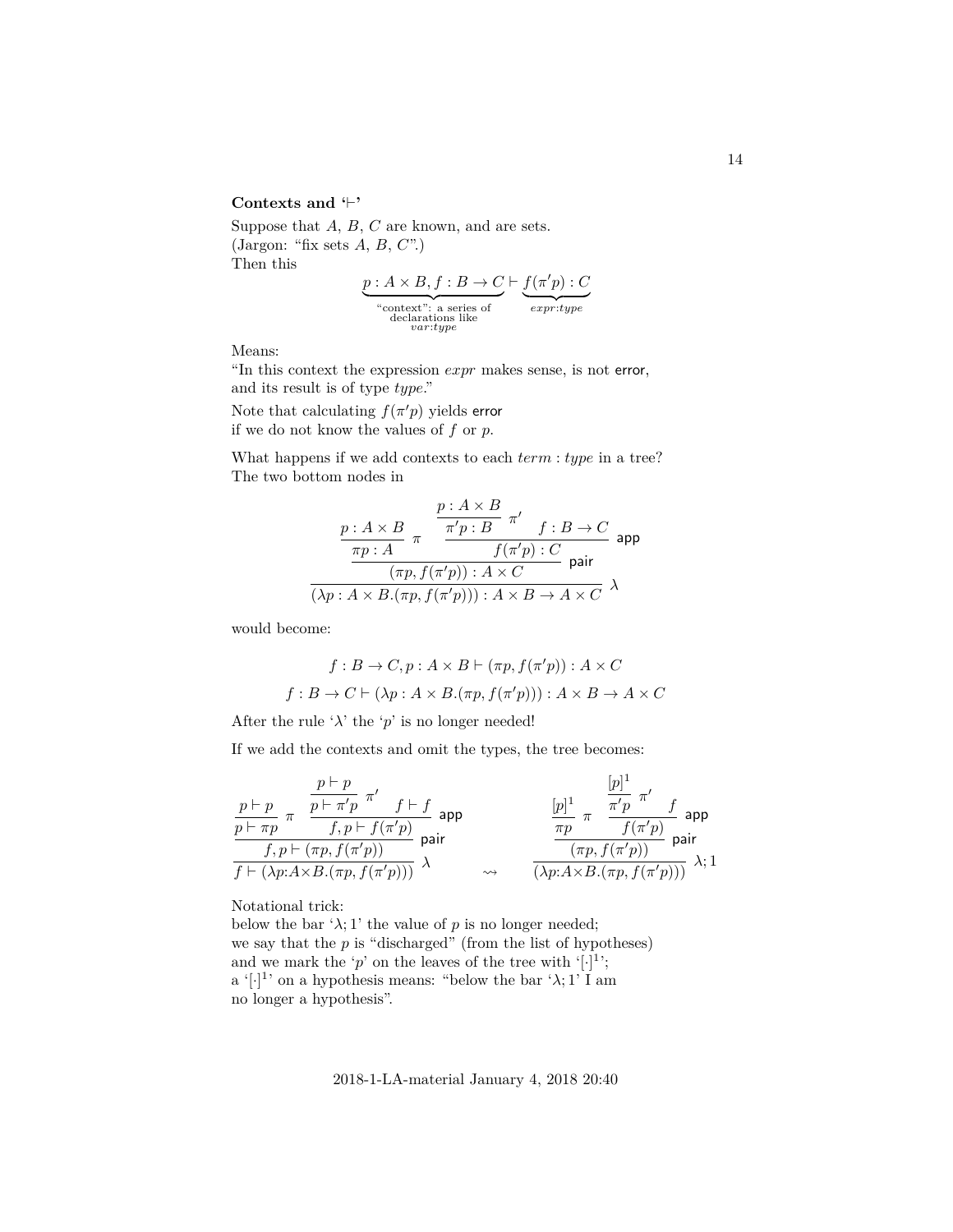# **Curry-Howard: introduction**

We are learning a system called "the simply-typed  $\lambda$ -calculus (with binary products)" system  $\lambda$ 1, for short.

In  $\lambda 1$  in its fullest form, its objects are trees of '...  $\vdash term : type$ 's, but we saw (evidence) that we can:

- reconstruct the full tree from just the ' $term : type$ 's,
- write just  $\cdot$ : *type*'s (except on the leaves, to get the var names),
- $\bullet$  reconstruct the full tree from just the bottom  $\lq term$  :  $type\lq.$

For example, we can reconstruct the whole tree, with contexts, from:

$$
\frac{[p: A \times B]^1}{: A} \pi \xrightarrow{\qquad [p: A \times B]^1} \pi' \qquad f: B \to C
$$
\n
$$
\xrightarrow{\qquad : A \times C} \text{pair}
$$
\n
$$
\xrightarrow{\qquad : A \times C} \lambda
$$
\n
$$
\text{pair}
$$

If we erase the terms and the ':'s and leave only the types, we get something that is strikingly similar to a tree in Natural Deduction,

$$
\frac{[A\times B]^1}{\cfrac{A}{A}} \frac{\pi}{\cfrac{B}{A\times C}} \frac{\pi'}{C} \frac{B\to C}{\arctan A\times C} \text{ and}
$$

$$
\begin{array}{ccccc}\n\mathbb{P}\wedge Q]^{1} & & \frac{[P\wedge Q]^{1}}{Q} & \wedge E_{2} & & & \\
\hline\n\frac{P}{Q} & & \mathbb{R} & & \\
\hline\n& & & R & \\
\hline\n& & & & \mathbb{P}\wedge R \\
& & & & & \mathbb{P}\wedge Q\n\end{array}\n\to E
$$

which talks about logic.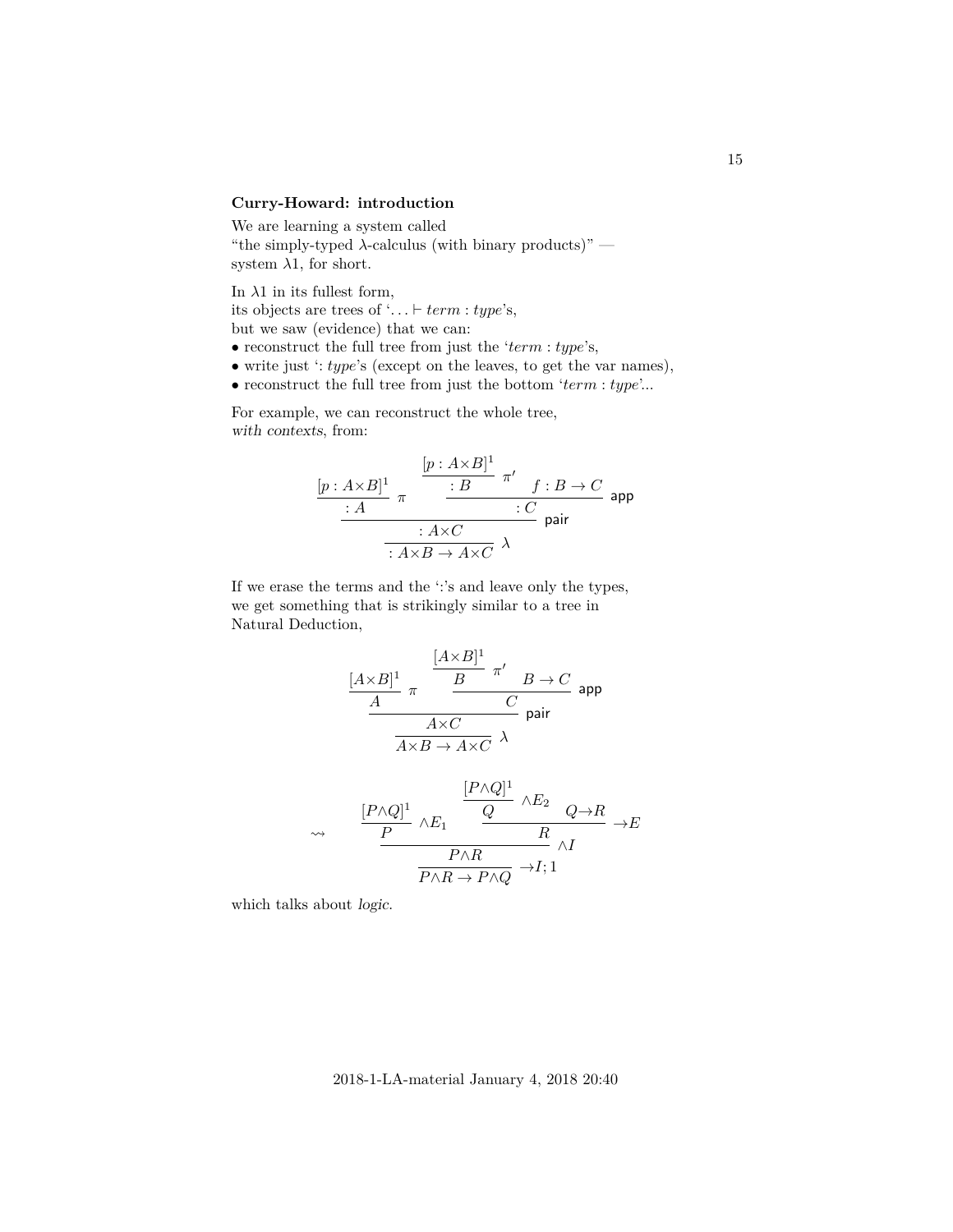## **Curry-Howard: Natural Deduction**

The tree

$$
\frac{[P \land Q]^1}{P} \land E_1 \quad \frac{\frac{[P \land Q]^1}{Q} \land E_2}{R} \land E \quad \frac{P \land R}{P \land R} \to E
$$
\n
$$
\frac{P \land R}{P \land R \to P \land Q} \to I; 1
$$

is in  $\mathrm{ND}_{\wedge\to}$  (or in  $\mathrm{IPL}_{\wedge\to}$  ), the fragment of Natural Deduction (or intuitionistic predicate logic) that only has the connectives  $\wedge$  and  $\rightarrow.$ 

Its rules are:

$$
\frac{P}{P \land Q} \land I \qquad \frac{P \land Q}{P} \land E_1 \qquad \frac{P \land Q}{Q} \land E_2
$$
\n
$$
\frac{P}{P} \quad \frac{[Q]^1}{\vdots}
$$
\n
$$
\frac{R}{Q \to R} \to I; 1 \qquad \frac{P}{Q} \to E \to E
$$

New rules (for  $\top$ ,  $\bot$ ,  $\lor$ ):

(not yet — see the whiteboard for  $20170418$ )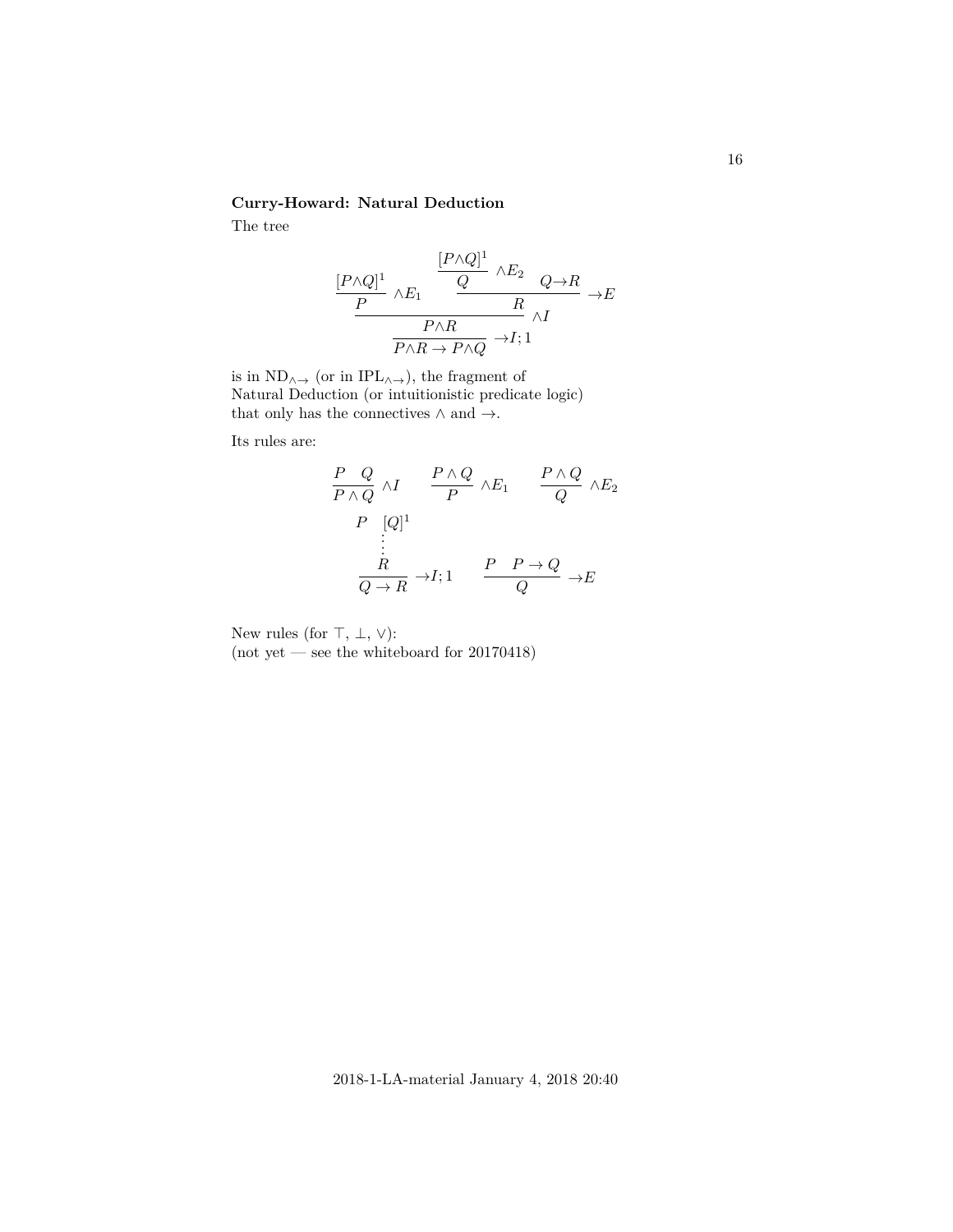# **Planar Heyting Algebras**

Read sections 2–8 of: <http://angg.twu.net/LATEX/2017planar-has.pdf>

$$
\text{Let } B = \substack{22 \\ 22 \\ 20 \\ 11 \\ 10 \\ 00 \\ 00}
$$

Exercises:

Calculate, and represent in positional notation when possible:

a) 
$$
\lambda lr:B.l
$$
  
\nb)  $\lambda lr:B.r$   
\nc)  $\lambda lr:B.(l \le 1)$   
\nd)  $\lambda lr:B.(r \ge 1)$   
\ne)  $\lambda lr:B.lr \le 11$   
\nf)  $\lambda lr:B.lr \wedge 12$   
\ng)  $\lambda lr:B.lr \wedge 12$   
\nh)  $\lambda lr:B.lr$  leftof 11  
\ni)  $\lambda lr:B.lr$  leftof 12  
\nj)  $\lambda lr:B.lr$  above 11  
\nk)  $\lambda lr:B .$  no  $(lr)$   
\nl)  $\lambda lr:B .$  no  $(lr)$   
\nm) 20  $\rightarrow$  11  
\nn) 02  $\rightarrow$  11  
\nn) 02  $\rightarrow$  11  
\np) 00  $\rightarrow$  11  
\nq)  $\lambda lr:B .\neg lr$   
\nr)  $\lambda lr:B .\neg lr$   
\ns)  $\lambda lr:B .\neg l r$   
\ns)  $\lambda lr:B .\neg l r$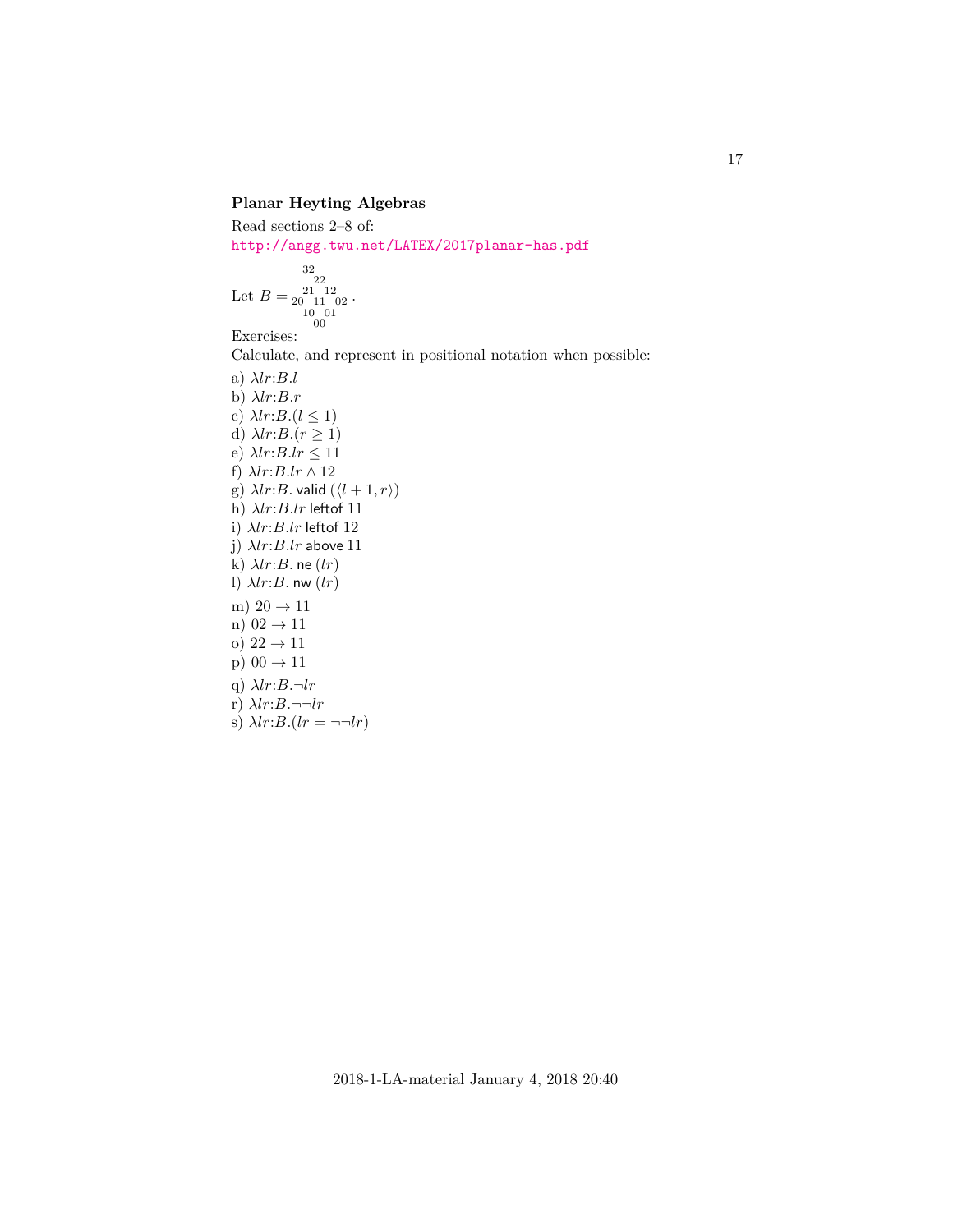#### **Algebraic structures**

A ring is a 6-uple

$$
(R, 0_R, 1_R, +_R, -_R, \cdot_R)
$$

where  $R, 0_R, \ldots, R$  have the following types,

 $R$  is a set,  $0_R \in R$ ,  $1_R \in R$ ,  $+_R: R \times R \rightarrow R,$  $-<sub>R</sub>: R \rightarrow R$  (unary minus),  $\cdot_R : R \times R \to R$ ,

and where the components obey these equations ( $\forall a, b, c \in R$ ):

$$
a + 0R = 0R + a = a, a+b = b+a, a+(b+c) = (a+b)+c, a+(-a) = 0,a \cdot 1R = 1R \cdot a = a, a \cdot b = b \cdot a, a \cdot (b \cdot c) = (a \cdot b) \cdot c,a \cdot (b+c) = a \cdot b + a \cdot c.
$$

A proto-ring is a 6-uple  $(R, 0_R, 1_R, +R, -R, \cdot R)$ that obeys the typing conditions of a ring. A ring is a proto-ring plus the assurance that it obeys the ring equations.

A proto-Heyting Algebra is a 7-uple

$$
H = (\Omega, \leq_H, \top_H, \bot_H, \wedge_H, \vee_H, \rightarrow_H)
$$

in which:

 $\Omega$  is a set (the "set of truth values"),  $\leq_H \subset \Omega \times \Omega$  (partial order),  $\top_H \in \Omega$ ,  $\perp_H \in \Omega$ ,  $\wedge_H : \Omega \times \Omega \to \Omega$  $\vee_H : \Omega \times \Omega \to \Omega$  $\rightarrow_H:\Omega\times\Omega\rightarrow\Omega$ 

Sometimes we add operations '¬' and ' $\leftrightarrow$ ' to a (proto-)HA H,

$$
H = (\Omega, \leq_H, \top_H, \bot_H, \wedge_H, \vee_H, \rightarrow_H, \neg_H, \leftrightarrow_H)
$$

by defining them as  $\neg P := P \to \bot$  and  $P \leftrightarrow Q := (P \to Q) \land (Q \to P)$  $(i.e., \neg_H P := P \rightarrow_H \perp_H$ and  $P \leftrightarrow_H Q := (P \rightarrow_H Q) \land_H (Q \rightarrow_H P)$ .

This abuse of language is very common:  $R^{\mu} = " (R, 0_R, 1_R, +R, -R, \cdot R).$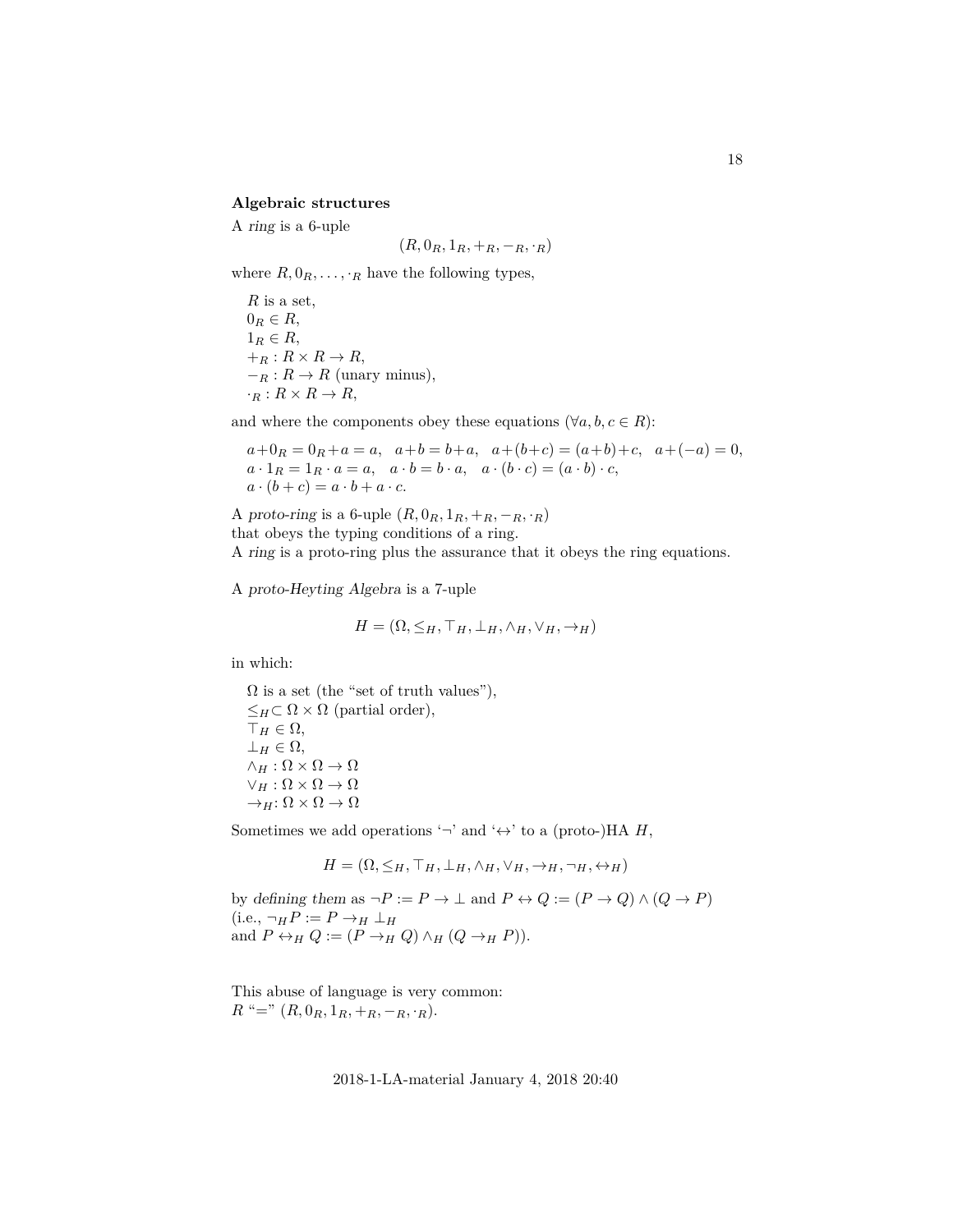# **Protocategories**

A protocategory is a 4-uple

$$
\mathbf{C} = (\mathbf{C}_0, \mathrm{Hom}_{\mathbf{C}}, \mathrm{id}_{\mathbf{C}}, \circ_{\mathbf{C}})
$$

where

 $C_0$  is a set (more precisely a "class"),  $Hom_{\mathbf{C}} : \mathbf{C}_0 \times \mathbf{C}_0 \to \mathbf{Sets},$  $id_{\mathbf{C}}(A) \in \text{Hom}_{\mathbf{C}}(A, A),$  $(\circ_{\mathbf{C}})_{ABC} : \text{Hom}_{\mathbf{C}}(B, C) \times \text{Hom}_{\mathbf{C}}(A, B) \to \text{Hom}_{\mathbf{C}}(A, C).$ 

A category is a protocategory plus the assurance that identities behave as expected and composition is associative.

Sometimes we add an operation ';' to a category,

 $C = (C_0, \text{Hom}_\mathbf{C}, \text{id}_\mathbf{C}, \circ_\mathbf{C}, \cdot, \mathbf{C})$ 

where ';' is the composition in other order:  $f \circ g = g; f$ .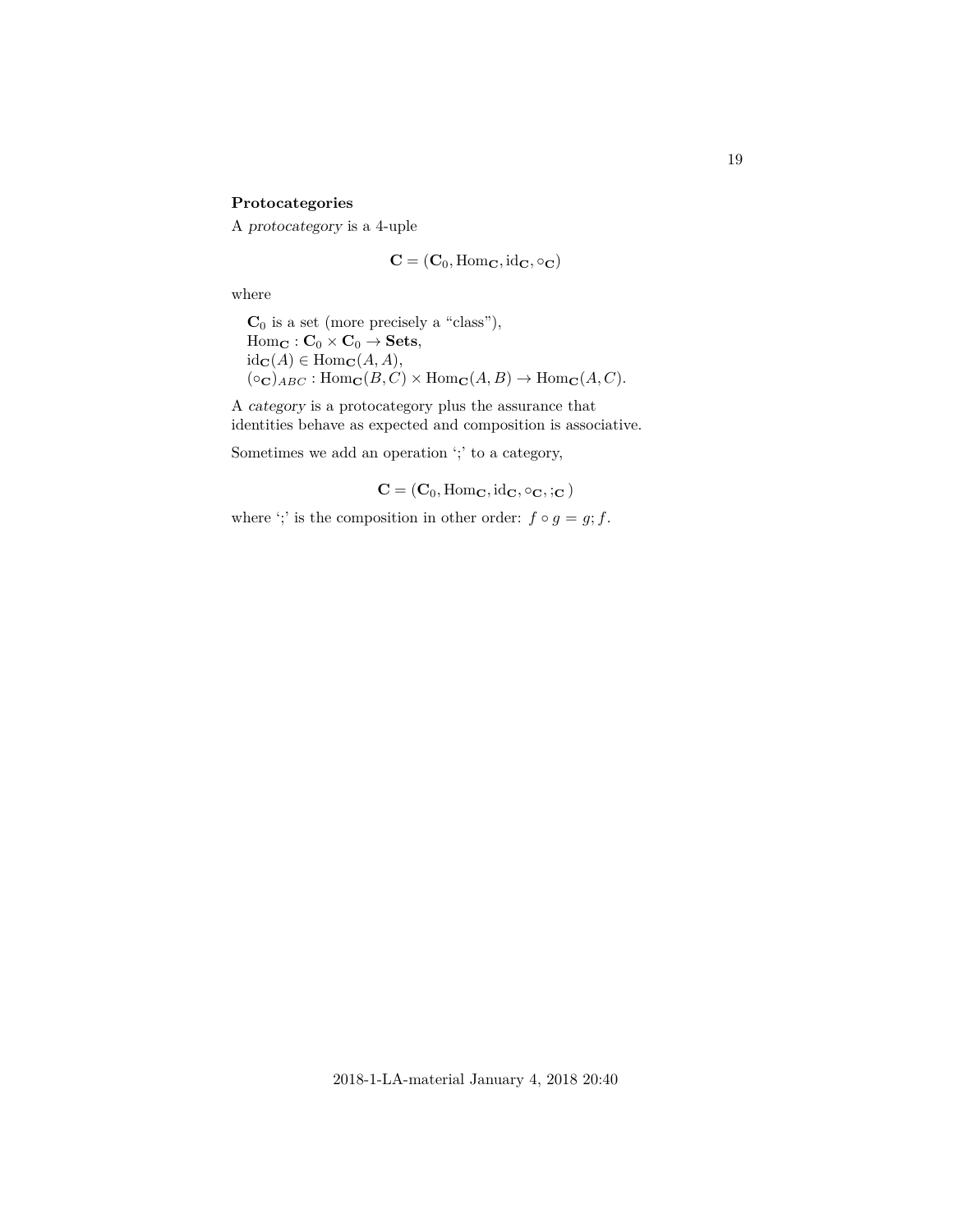Composition (is associative)



$$
((h \circ g) \circ f)(a) = (h \circ g)(f(a))
$$
  
\n
$$
= h(g(f(a)))
$$
  
\n
$$
= h((g \circ f)(a))
$$
  
\n
$$
= (h \circ (g \circ f))(a)
$$
  
\n
$$
= (h \circ (g \circ f))(a)
$$
  
\n
$$
(h \circ g) \circ f = h \circ (g \circ f)
$$
  
\n
$$
(h \circ g) \circ f = h \circ (g \circ f)
$$

Identities:  
If 
$$
f : A \to B
$$
 then  $id_A$ ;  $f = f = f$ ;  $id_B$ 



A theorem about lateral inverses: If  $f; g = id$  and  $g; h = id$  then  $f = h$ 



2018-1-LA-material January 4, 2018 20:40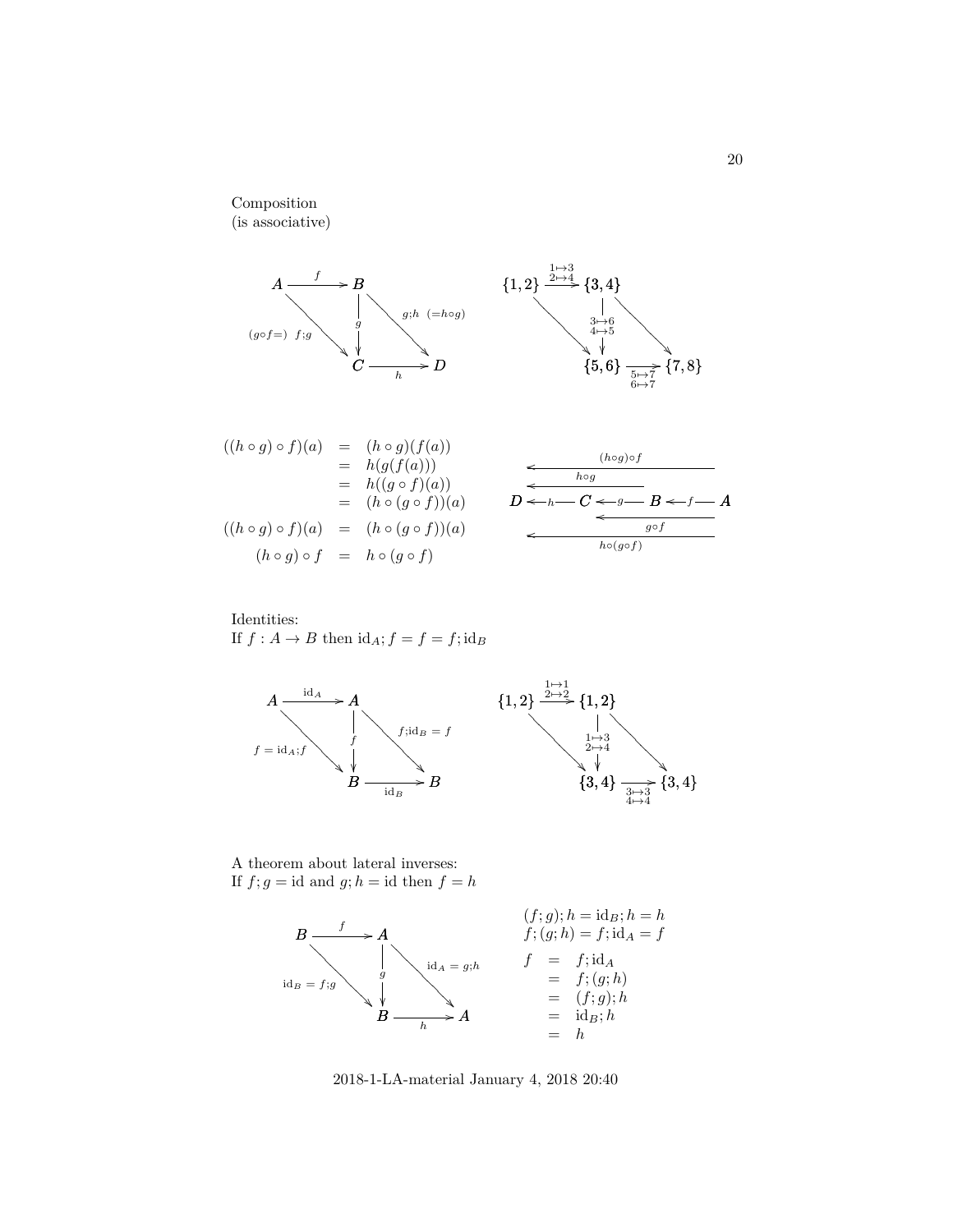Multiple inverses



No inverses



#### **Products**

Property:  $\forall f, g.\exists!h.(f = h; \pi \& g = h; \pi')$ Solution:  $h = \lambda a : A.(f(a), g(a))$ Bijection:  $(f, g) \leftrightarrow h$  $(\rightarrow): \lambda(f,g).(\lambda a:A.(f(a),g(a)))$  $(\leftarrow): \lambda h. ((h; \pi), (h; \pi'))$ 



2018-1-LA-material January 4, 2018 20:40